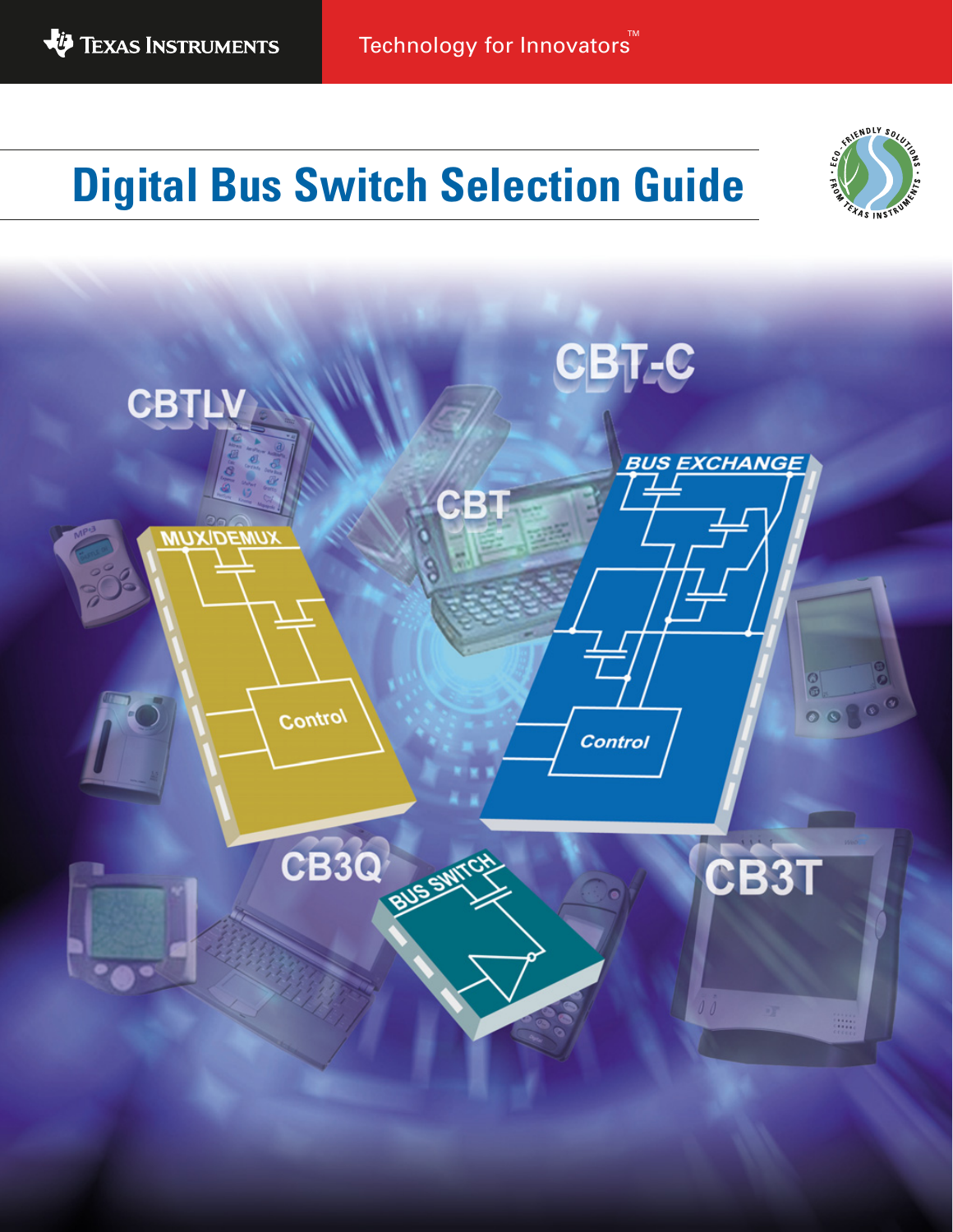# **Digital Bus Switch Introduction**

Texas Instruments (TI) has a long history in the digital bus switch market. TI was the first to introduce the 3.3-V lowvoltage bus switch (CBTLV) and continues to make major technology advances in this market. TI's digital switches (also referred to as bus switches) are designed to quickly turn on/off the connection to a high-speed digital line or bus. TI bus switches provide industry-standard functions and pinouts (i.e., '244, '245) in a full range of bit widths (from 1-bit Little Logic to 32-bit Widebus™). TI bus switches feature subnanosecond propagation delays, low on-resistance, low input/ output capacitance and bandwidths up to 500 MHz.

TI offers over 70 different functions in its broad line of FET switches, bus switches, bus exchanges and multiplexer/demultiplexer switches. Whether it is for isolation, translation or bus-exchange needs, TI's crossbar technology portfolio has the right device.

TI's 5-V bus switch product line includes the general-purpose CBT family, TI's original bus switch family; as well as the new CBT-C family, which provides

### **Bus Switch Function and Bit Width**



|             | <b>CBT</b> | <b>CBT-C</b> | CB3T | <b>CBTLV</b> | <b>CB30</b> |
|-------------|------------|--------------|------|--------------|-------------|
| 1 Bit       | V          |              | ✓    | ✓            |             |
| 2 Bit       | ✓          | ✓            | ✓    |              | ✓           |
| 4 Bit       | ✓          | ✓            | ✓    | ✓            | ✓           |
| 8 Bit       | ✓          | ✓            | ✓    | ✓            | ✓           |
| 10 Bit      | ✓          | ✓            | ✓    | ✓            | ✓           |
| 16 Bit      | ✓          | ✓            | ✓    |              | ✓           |
| 20 Bit      | ✓          | ✓            | ✓    | ✓            | ✓           |
| 24 Bit      | ✓          | ✓            | ✓    | ✓            | ✓           |
| 32 Bit      | V          | P            |      | P            | P           |
| P = Planned |            |              |      |              |             |

As core system components are migrating to low-voltage supplies, TI has been actively expanding its portfolio into nextgeneration, low-voltage bus switches. The CBTLV family, the first FET switch devices designed for 3.3 V, supports next-generation, low-voltage systems. The new CB3Q is a 3.3-V family that offers low flat r<sub>on</sub> for high-performance systems. The 2.5-V/3.3-V voltage translator family, CB3T, provides a high-performance, low-power voltage translation interface solution for a variety of applications. The

family is the only pure solution available with the capability to translate from 5 V down to 2.5 V.

To complement its broad line of bus switch families, TI offers packaging options to satisfy the most space-critical applications. TI offers bus switch functions in its single-gate Little Logic portfolio, housed in the small packages SC-70 and SOT-23; as well as Widebus and Widebus+<sup>™</sup> functions in space-saving BGA options.

### **Bus Switch Supply Voltage and Signal Frequency**



**1 1B MUX/DeMUX**

> **Control Logic**

**Bus Exchange**



**Cross-Reference**

**Cross-Reference** 

**Packaging**

4 x 1:2 Bit  $12 \times 1:2$  Bit 16 x 1:2 Bit 12 x 1:3 Bit  $\checkmark$  $2 \times 1:4$  Bit  $\checkmark$  $1 \times 1:8$  Bit  $\checkmark$ 1 x 16:32 Bit

**OE**

**S**

**1A**

**CBT CBT-C CB3T CBTLV CB3Q**

**1B2**

24 Bit **V V V** P

 $P =$ Planned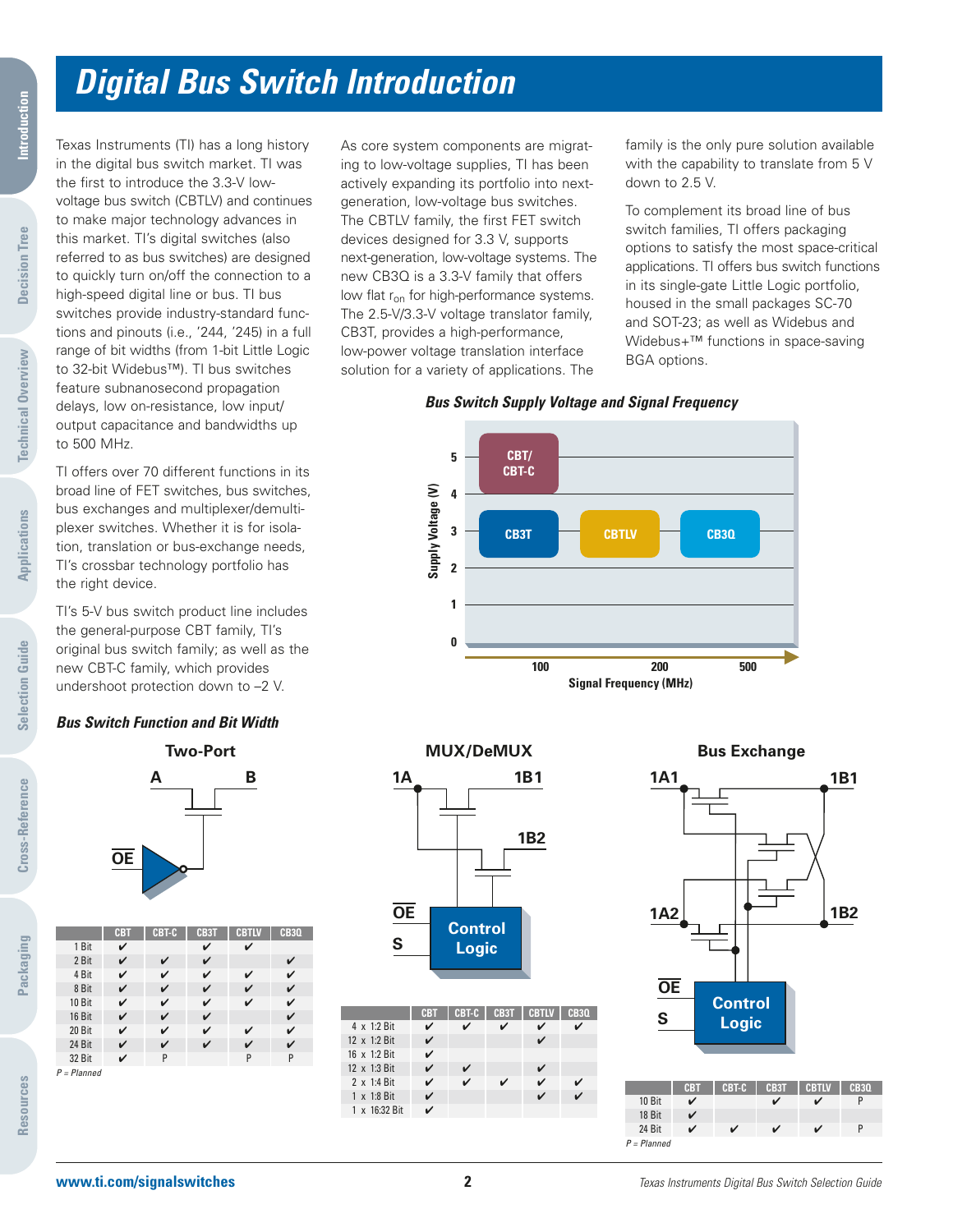

**Comparison of Typical ron vs. V<sup>I</sup> for the CBT, CBTLV and CB3Q Bus Switch Families**

### **Digital Signal Considerations**

**V<sub>CC</sub>** — There are a number of considerations and tradeoffs here. What voltage levels are present on the board? What is the amplitude of the signal levels to be passed? Is level translation required?

**VIH/VIL** — Switch control (enable). How will the switch be controlled? Logic level output? Comparator? ASIC? Should the switch turn on if the control signal is high or low?

**Switch Output Level** — The maximum signal level that a switch without a charge pump can pass is limited to the switch  $V_{CC}$ . Is there sufficient noise margin on the device downstream of the switch such that signal attenuation in the switch will not cause data errors? For instance, the n-channel transistor of a CBT device clamps the switch output at a little more than 1 V below the operating V<sub>CC</sub>, making it unsuitable for 5-V CMOS high-level ( $V_{\text{IH}}$  = 3.5 V) signal transmission unless operated from at least 4.5-V  $V_{CC}$ .

 $r_{on}$  — Is the switch connected to a transmission line? If so, what is the impedance? The switch  $r_{on}$  should be less than or equal to the line impedance to allow for proper matching and to prevent unwanted signal reflections. For nontransmission-line connections, the switch  $r_{on}$  and the load resistance form an undesired voltage divider. In this case, a switch with a  $r_{on}$  small enough to ensure that the switch output is not reduced below a valid input high level  $(V_{H})$  for the connected load. As mentioned previously, the tradeoff for low  $r_{on}$  is often higher signalpath capacitance, which reduces frequency response.

 $t_{en}/t_{dis}$  — These parameters determine how quickly the switch can respond to a desired on or off state. In general, switch enable and disable times are not symmetrical. This is not usually an issue, as few applications require high control (enable) signal frequencies.

 $t_{pd}$  – This parameter is negligible for all but the most critical timing budgets. When the switch is on, the propagation delay through the pass transistor(s) is minimal. TI specifies this number as the mathematical calculation of the typical  $r_{on}$  times the load capacitance.

**Number of Bits Required To Be Switched** —

With TI's wide variety of signal switches, it is possible to switch between 1 to 32 bits at the same time with a single device. For instance, the LVC1G66 or CBT1G125 can be used to switch a single bit, while the CBTLV16211 is capable of switching a total 24 bits in banks of 12. Or, by tying the adjacent enable pins together, it is possible to control 24 bits with one enable signal.

**Special Features** — TI offers bus switches with special features, such as a bus-hold option (CBTH) for holding floating or unused I/O pins at valid logic levels; an integrated series resistor option (CBTR) to reduce signal-reflection noise; and precharge to support hot plugging.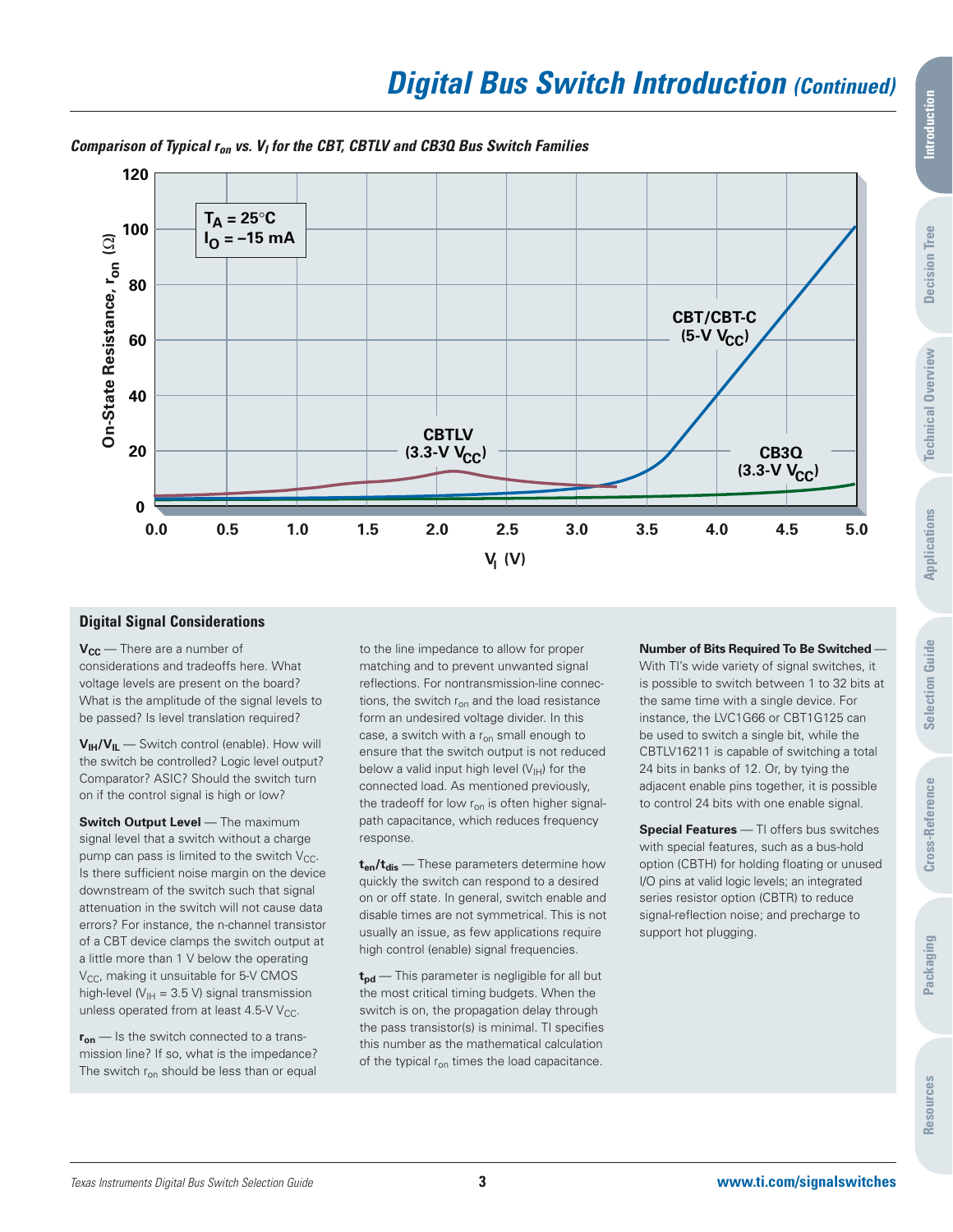# **Digital Bus Switch Introduction (Continued)**

### *Digital Switches—Control Signal Levels* **(** $V_{IH}$ **,**  $V_{IL}$ **)**



### **Digital Switches—Signal Level Through the Switch**



**Cross-Reference**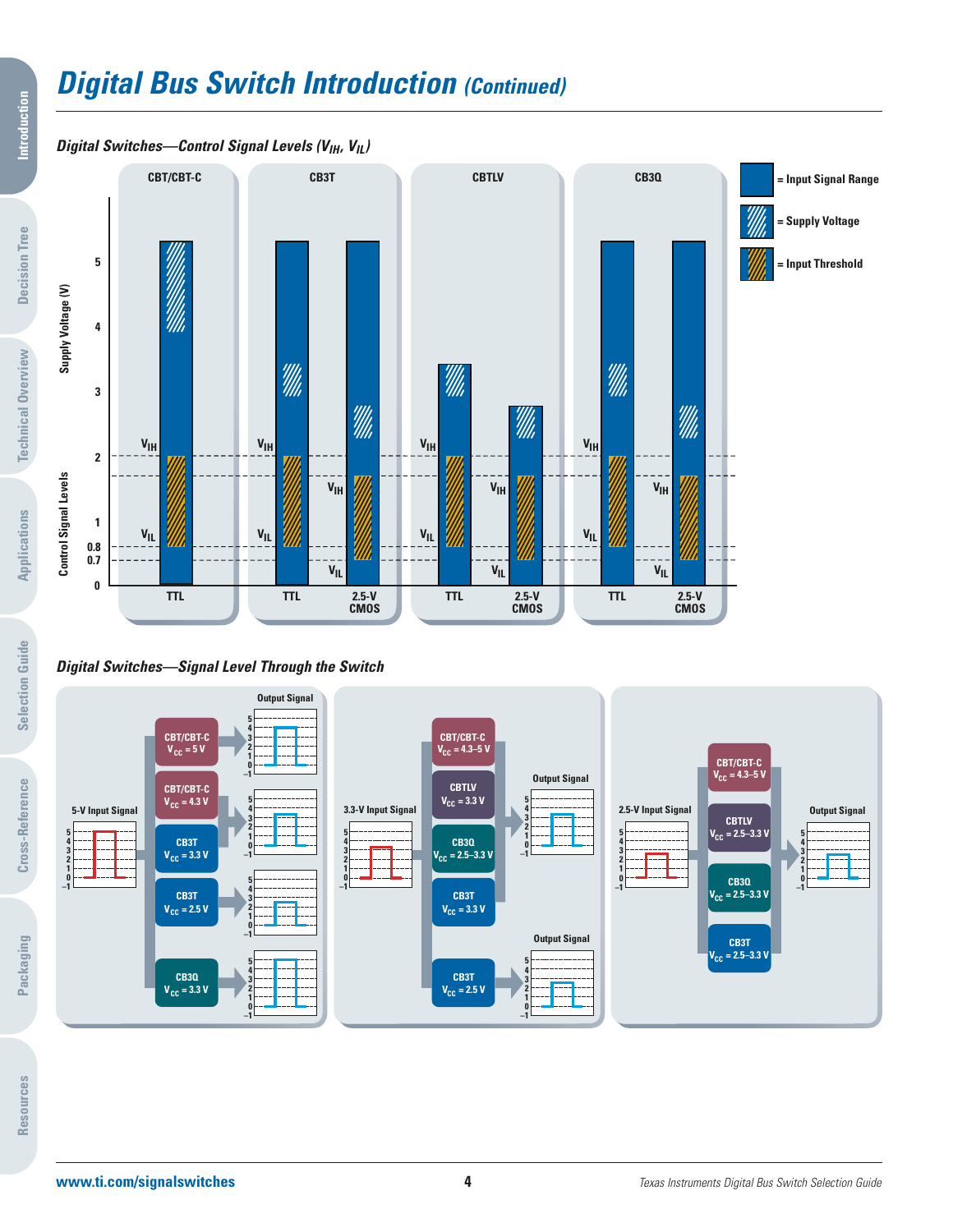# **Digital Bus Switch Decision Tree**

|                                                        |                           |                          |                                                                     |                                                       | <b>Digital Bus Switch</b>            |                             |                                                          |                                                       |                                                                                                                           |
|--------------------------------------------------------|---------------------------|--------------------------|---------------------------------------------------------------------|-------------------------------------------------------|--------------------------------------|-----------------------------|----------------------------------------------------------|-------------------------------------------------------|---------------------------------------------------------------------------------------------------------------------------|
|                                                        |                           | <b>Level Translation</b> |                                                                     |                                                       |                                      |                             | <b>Signal Switching</b>                                  |                                                       |                                                                                                                           |
| <b>Frequency</b><br>(Data I/O)                         | $\leq$ 10 MHz             | $\leq$ 20 MHz            | $\leq$ 100 MHz                                                      |                                                       |                                      | $\leq$ 200 MHz              |                                                          | $\leq$ 200 MHz                                        | $\leq$ 500 MHz                                                                                                            |
| $V_{\rm CC}$                                           | 5V                        | <b>5V</b>                | 2.5V<br>3.3V                                                        |                                                       |                                      | <b>5 V</b>                  |                                                          | 2.5V<br>3.3V                                          | 2.5V<br>3.3V                                                                                                              |
| $V_{1/0}$ Level                                        | 5 V to 3.3 V              | 5 V to 3.3 V             | $V_{CC} \leq V_{1/0} \leq 5-V$<br><b>Translation</b><br>to $V_{CC}$ |                                                       |                                      | Not Rail-to-Rail (0 to 4 V) |                                                          | <b>Rail-to-Rail</b>                                   | <b>Beyond</b><br><b>Rail-to-Rail</b><br>(0 to 5 V With<br>3.3-V $V_{\text{CC}}$ )<br>(0 to 3.3 V With<br>2.5-V $V_{CC}$ ) |
| <b>Undershoot</b><br><b>Protection</b><br>(Switch OFF) | <b>No</b>                 | Yes<br>$(-2 V)$          | <b>No</b>                                                           | <b>No</b>                                             | <b>Yes</b><br>$(-0.5 V)$             | Yes<br>$(-2 V)$             | <b>Yes</b><br>$(-2 V)$                                   | <b>No</b>                                             | <b>No</b>                                                                                                                 |
| <b>Undershoot</b><br><b>Clamping</b><br>(Switch ON)    | $-0.5V$                   | $-0.5V$                  | $-0.5V$                                                             | $-0.5V$                                               | $-0.5V$                              | $-0.5V$                     | $-0.5V$                                                  | $-0.5V$                                               | $-0.5V$                                                                                                                   |
| $I_{cc}$                                               | 1.5 <sub>m</sub> A        | 1.5 <sub>m</sub> A       | $40 \mu A$                                                          | $3 \mu A$                                             | $3 \mu A$                            | $3 \mu A$                   | $3 \mu A$                                                | $10 \mu A$                                            | 2 <sub>m</sub> A                                                                                                          |
| $I_{OFF}$                                              | <b>No</b>                 | Yes<br>$(10 \mu A)$      | <b>Yes</b><br>$(10 \mu A)$                                          | <b>No</b>                                             | <b>No</b>                            | <b>Yes</b><br>$(20 \mu A)$  | <b>Yes</b><br>$(10 \mu A)$                               | <b>Yes</b><br>$(10 \mu A)$                            | <b>Yes</b><br>$(1 \mu A)$                                                                                                 |
| <b>Configuration</b>                                   | • 2 Port<br>$\bullet$ MUX | •2 Port                  | • 2 Port<br>$\bullet$ MUX<br>• Bus-<br><b>Exchange</b>              | •2 Port<br>$\bullet$ MUX<br>• Bus-<br><b>Exchange</b> | •2 Port<br>• Bus-<br><b>Exchange</b> | •2 Port                     | $• 2$ Port<br>$\bullet$ MUX<br>• Bus-<br><b>Exchange</b> | •2 Port<br>$\bullet$ MUX<br>• Bus-<br><b>Exchange</b> | • 2 Port<br>$\bullet$ MUX<br>$\bullet$ Bus-<br><b>Exchange</b>                                                            |
| <b>Solution</b>                                        | <b>CBTD</b>               | <b>CBTD-C</b>            | CB3T                                                                | <b>CBT</b>                                            | <b>CBTS</b>                          | <b>CBTK</b>                 | <b>CBT-C</b>                                             | <b>CBTLV</b>                                          | <b>CB30</b>                                                                                                               |

**Decision Tree**

**Decision Tree**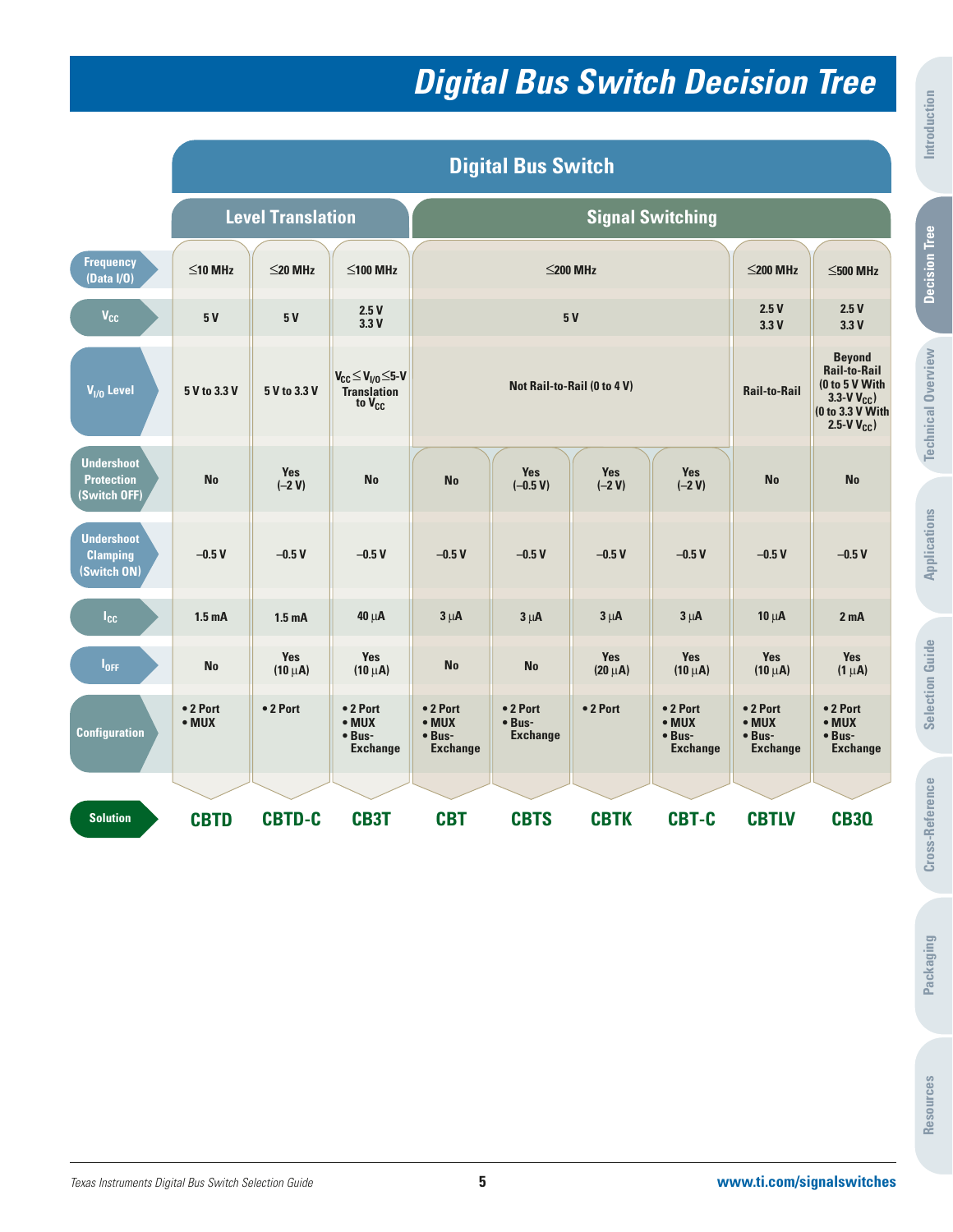# **Digital Bus Switch Technical Overview**

# **3.3-V LOW-VOLTAGE BUS SWITCHES**

More systems are moving to low-voltage (3.3-V) supplies, the chief benefits of which are low power consumption and higher performance. With digital electronics running at ever-higher speeds, every barrier to system performance must be removed. High-speed microprocessors, synchronous DRAMs and new bus architectures all require supporting logic that keeps data moving fast. TI's portfolio of low-voltage bus switches brings greater system speed and reduced power consumption to designers of high-end workstations, portable computers, hard disk drives, industrial control systems and telecommunications equipment.

### **CBTLV—2.5-V/3.3-V General-Purpose Bus Switch Family**

### **CBTLV Features**

- Rail-to-rail switching (0 to  $V_{CC}$ )
- Low  $r_{\text{on}}$  (5  $\Omega$ )
- Low input/output capacitance (4.5 pF)
- Low power consumption
- High current capacity per channel
- ESD performance (2-kV HBM)
- Undershoot clamp diode
- $\bullet$   $I_{off}$  for partial-power-down mode operation
- Supports both digital and analog applications

In its continuing drive to provide lowvoltage solutions, TI was the first to offer these devices designed for 3.3 V. CBTLV devices can be used in multiprocessor systems as fast bus connections, busexchange switches for crossbar systems, memory interleaving or bus-byte swapping. They also can be used to replace relays, improving connect/disconnect speed and eliminating relay reliability problems. The CBTLV family, designed to operate at 3.3 V, furthers the goal of an integrated system operating with LVTTL voltages.

### **CBTLV3245 Logic Diagram**



**CBTLV On-State Resistance and Output vs. Input Voltage**



### **Signal Integrity Performance Using a CBTLV3125**



**Decision Tree**

**Decision Tree** 

**Selection Guide**

**Selection Guide** 

**Cross-Reference**

Cross-Reference

**Packaging**

**Resources**

Resources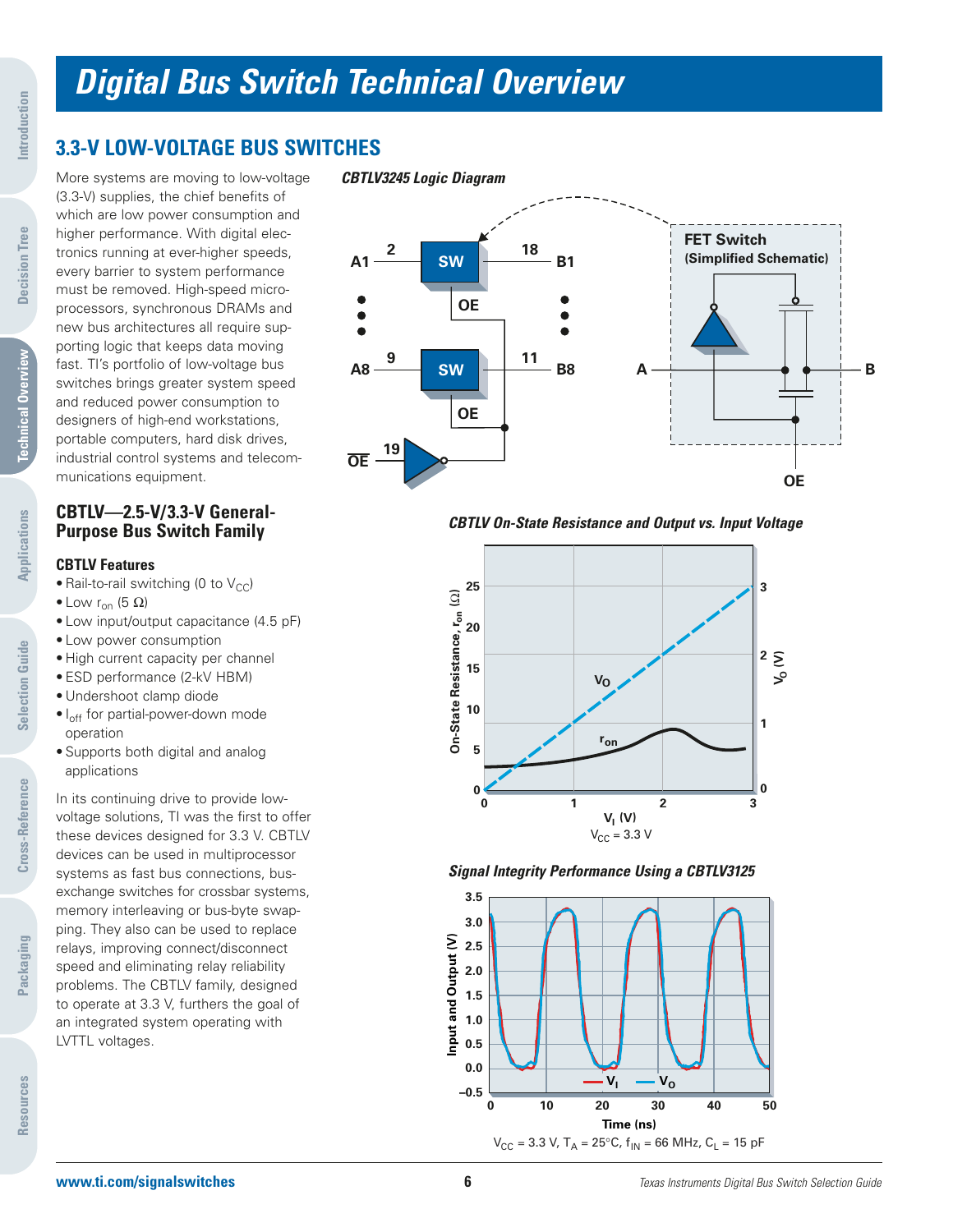# **3.3-V LOW-VOLTAGE BUS SWITCHES (Continued)**

# **Bus Switch Family**

### **CB3Q Features**

- Low and flat r<sub>on</sub> characteristics over operating range
- High-bandwidth (500 MHz)
- 0- to 5-V rail-to-rail switching on data I/O ports
- Bidirectional flow with near-zero propagation delay
- Low power consumption
- ESD performance (2-kV HBM)
- Undershoot clamp diodes
- $\bullet$   $I_{off}$  for partial-power-down mode operation
- Supports both digital and analog applications

The new CB3Q family provides highperformance, low-power replacements for standard bus interface devices when signal buffering (current drive) is not required. The CB3Q 2.5-V/3.3-V lowvoltage bus switch family offers very low and flat  $r_{on}$ , 0- to 5-V rail-to-rail input/ output (RRIO) switching and very low I/O capacitance to minimize data bus capacitive loading and signal distortion. Specifically designed to support today's computing and networking applications, the CB3Q family provides a highperformance interface solution ideally suited for broadband communications and networking infrastructure equipment (switches, routers, hubs, wireless base stations, DSLAMs, LAN/WAN, network storage), as well as other data-intensive applications (Gigabit Ethernet routers, ATM switches, SONET/ATM multiplexers, servers, workstations, video processing USB and PCI interface applications). The CB3Q bus switch family offers the features and performance necessary to optimize high-performance system designs.



### **CB3Q Input and Output Voltage vs. Time**



### **CB3Q On-State Resistance and Output vs. Input Voltage**

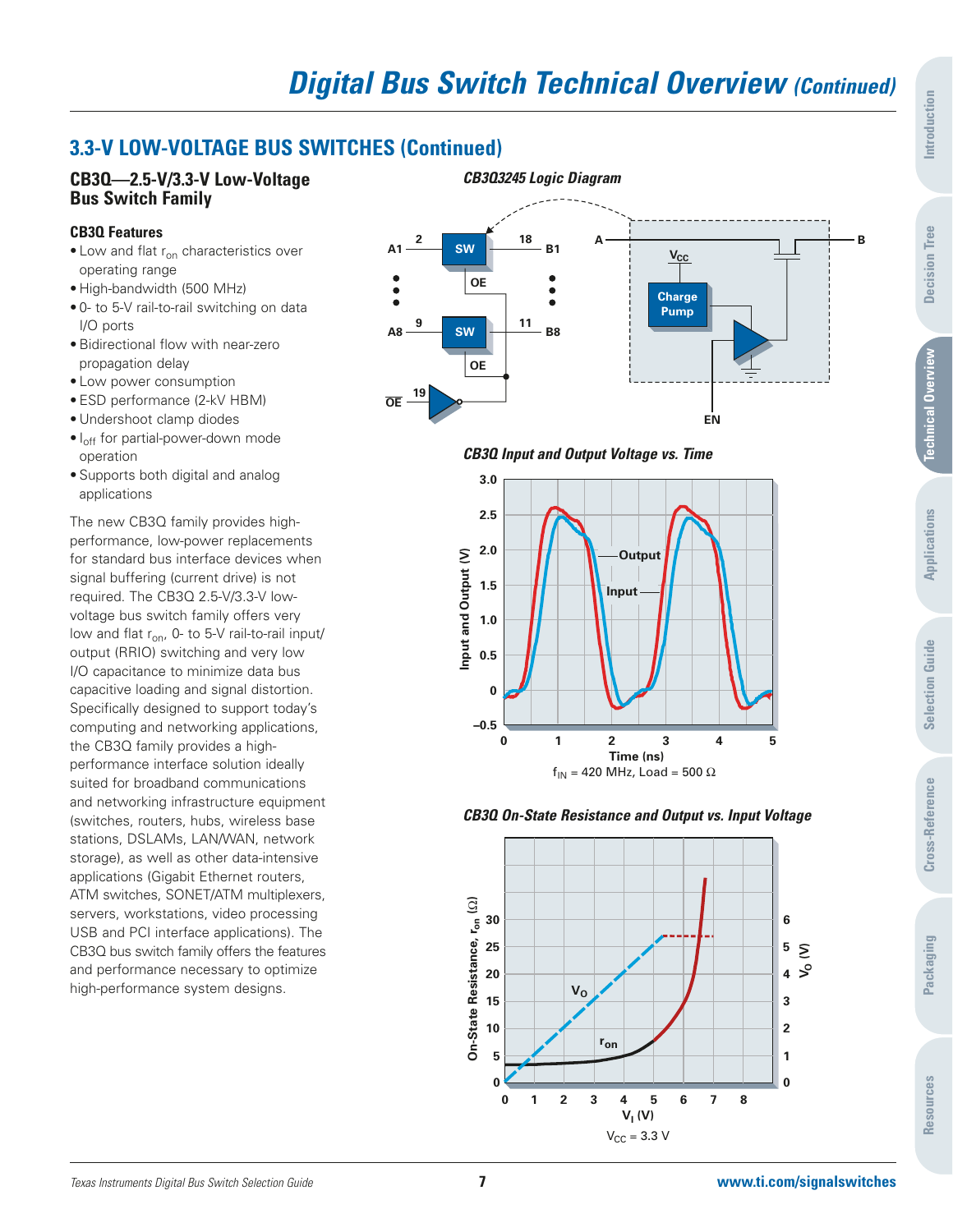# **3.3-V LOW-VOLTAGE BUS SWITCHES (Continued)**

### **CB3T—2.5-V/3.3-V Voltage Translator Bus Switch Family**

### **CB3T Features**

- 3.3-V bus switch with translation fully supports mixed-mode signal operation
- 5-V input to 3.3-V output level shift with  $V_{CC}$  = 3.3 V
- 5- and 3.3-V input to 2.5-V output level shift with  $V_{CC} = 2.5$  V
- High current capacity per channel
- $\bullet$   $I_{\text{off}}$  for partial-power-down mode operations
- ESD performance (2-kV HBM)
- Very low  $I_{CC}$ , ideal for notebooks and other portable products for standard bus interface devices when signal buffering (current drive) is not required

Developed to complement TI's existing CBT and CBTLV bus switch products, the new CB3T family provides highperformance, low-power replacements for standard bus-interface devices when signal buffering (current drive) is not required. The CB3T 2.5-V/3.3-V voltagetranslator bus switch family fully supports mixed-mode signal operation on all data ports and is ideally suited for mixed 2.5-, 3.3- and 5.5-V system environments. The CB3T bus switches provide 5-V input to 3.3-V output level shifting with a 3.3-V  $V_{CC}$ , and 5- or 3.3-V input to 2.5-V output level shifting with a 2.5 V. This voltage-translation feature allows the CB3T family to provide a high-performance interface between a myriad of components



**Voltage Translation for External Monitor Terminal in Notebook PC**



(memory, processors, logic, ASICs, I/O peripherals, etc.) that require the different signaling standards (TTL, LVTTL, etc.) common in mixed-mode environments. Specifically designed to support today's portable computing and communications applications, the CB3T family provides a high-performance, low-power interface

solution ideally suited for laptop computers, PDAs, cell phones and any accompanying docking stations. The CB3T bus switch family offers the features and performance necessary to optimize both mixed-mode-signal and power-critical portable system designs.





#### **CB3T Input vs. Output With 2.3-V Supply**



**Introduction**

Introduction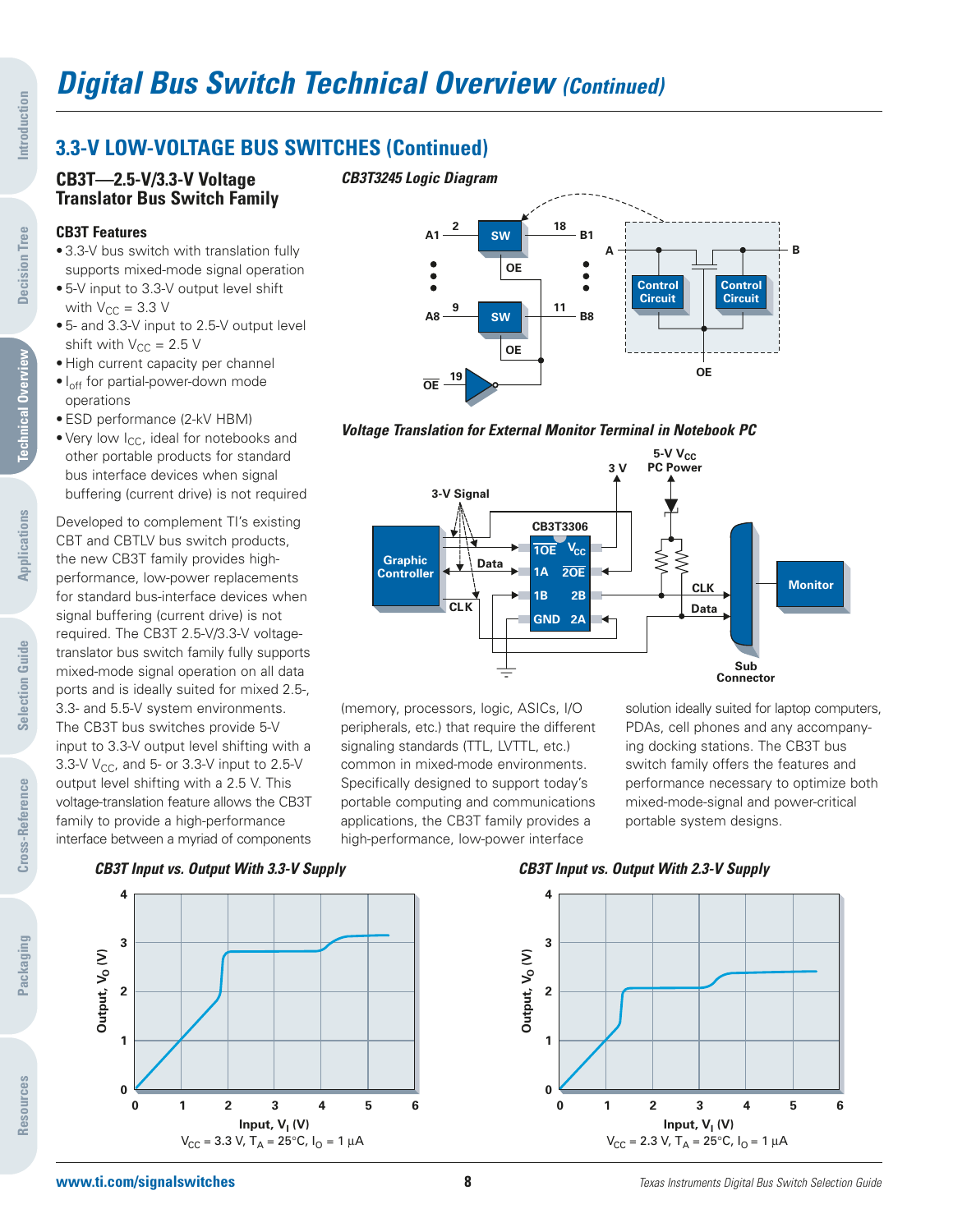# **3.3-V LOW-VOLTAGE BUS SWITCHES (Continued)**

## **CB3T—2.5-V/3.3-V Voltage Translator Bus Switch Family (Continued)**







**6 5** Input and Output (V) **Input and Output (V) 4 VI 3**  $\overline{\mathsf{v}_{\mathsf{0}}}$ **2 1 0 –1 0 0.5 1.0 1.5 2.0 Time (**µ**s)**  $f_{IN} = 1$  MHz,  $V_{CC} = 2.5$  V,  $C_L = 15$  pF

**Output With 3.3-V Input and 2.5-V Supply**

## **Output With 3-V Input and 3-V Supply Output With 3-V, 100-MHz Input and 3.3-V Supply**



## **Port Input Current With 0- to 5.5-V Input and 0-V Supply Control Input Current With 0- to 5.5-V OE** and 0-V Supply

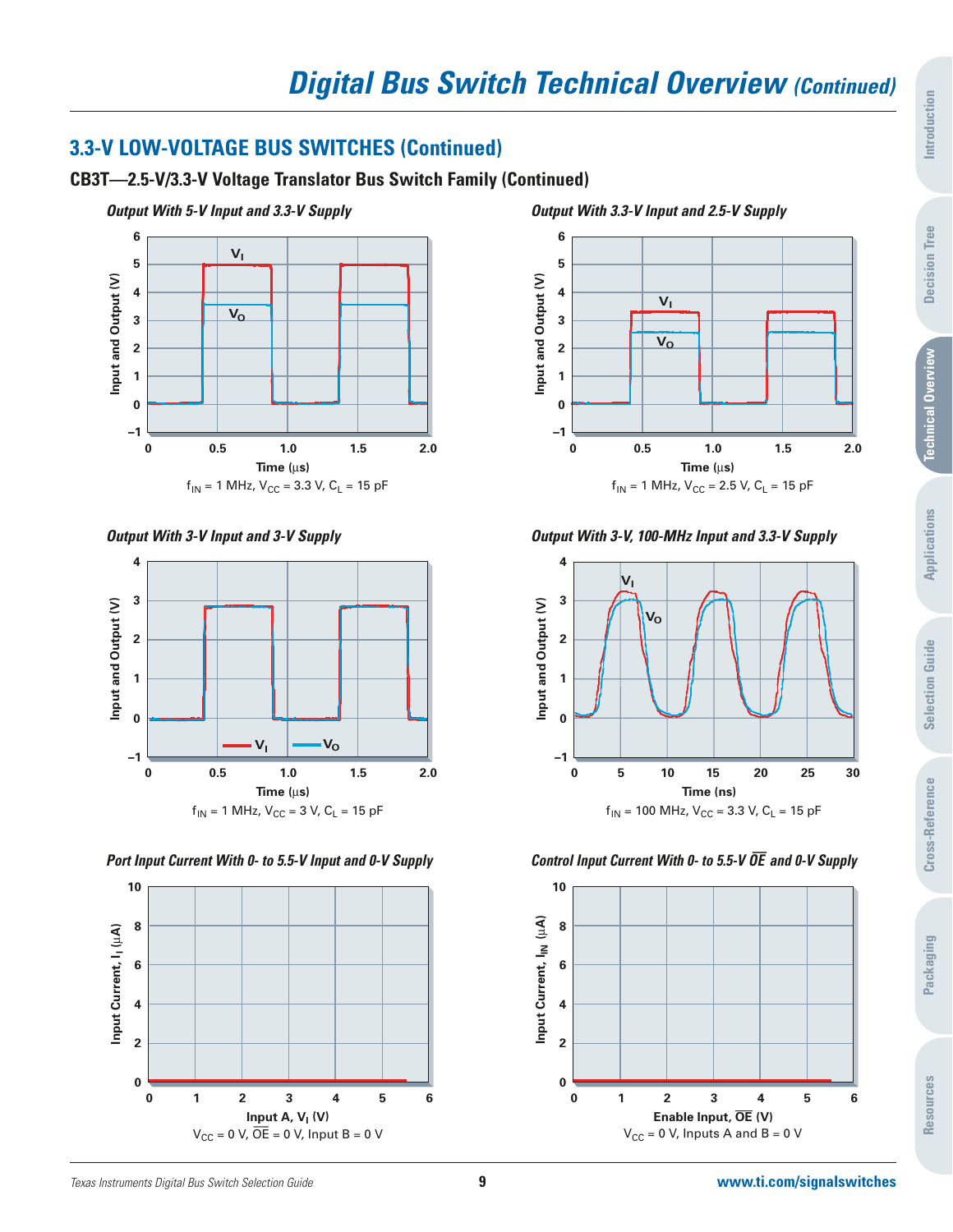# **Digital Bus Switch Technical Overview (Continued)**

# **5-V BUS SWITCHES**

TI also offers a broad line of 5-V bus switches. CBT, TI's original bus switch family, fast became an industry standard for many isolation, translation and busexchange needs. The new CBT-C bus switch family offers a number of improvements over the original CBT family, including –2-V undershoot protection, faster enable/disable times, improved ESD protection and an I<sub>off</sub> feature for partialpower-down applications. The CBT and CBT-C technologies are the easy choice for designers' 5-V bus switch applications.

### **CBT-C—5-V Bus Switch Family With –2-V Undershoot Protection**

### **CBT-C Features**

- Undershoot protection to –2 V
- I<sub>off</sub> for partial-power-down mode operations
- ESD protection (2-kV HBM and 1-kV CDM)
- Improved enable/disable  $(t_{en}/t_{dis} = 3.5)$ to 4.0 ns)
- $\bullet$  Lower  $r_{\text{on}}$
- Low power consumption
- Supports both digital and analog applications

The improved undershoot characteristics of the CBT-C family are particularly important in system environments where signal reflections and undershoot are common, such as in those utilizing the PCI bus. With respect to proper bus switch operation, undershoot is a concern when a switch is in the off state. With FET switches without undershoot protection, an undershoot event on one of the data ports can inadvertently turn the switch on, creating possible bus contention and data corruption. TI's CBT-C active undershoot protection circuitry provides protection for undershoot down to –2 V by sensing an undershoot event and ensuring the switch remains in the proper off state. The middle figure at right shows the CBT-C undershoot protection performance when the switch is disabled. There is very little variation in the output voltage due to the input voltage undershoot.



**CBT-C Undershoot Protection When Switch Is Off**







**Applications**

**Applications** 

**Decision Tree**

**Decision Tree** 

**Packaging**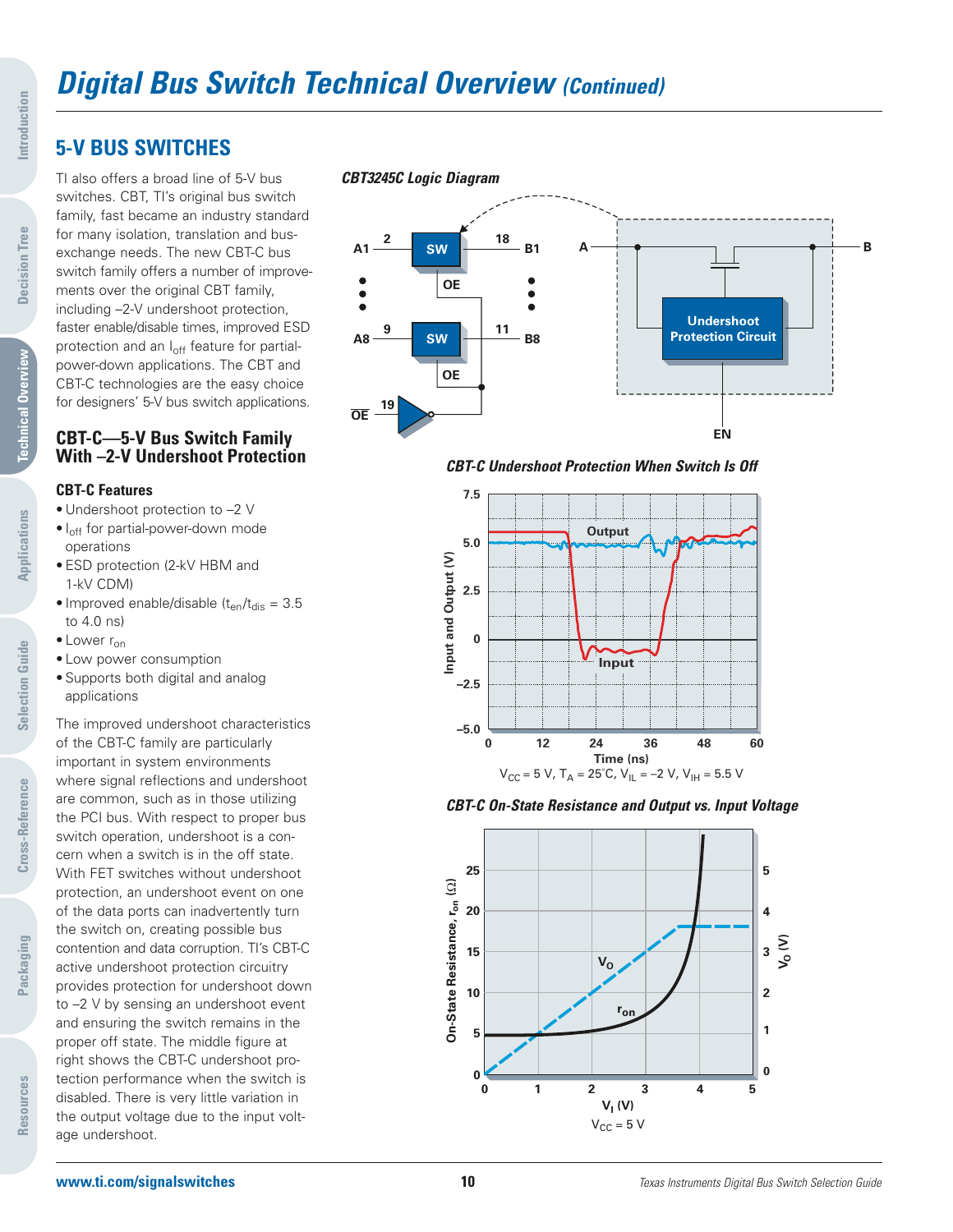## **5-V BUS SWITCHES (Continued)**

### **CBT—5-V Bus Switch Family**

### **CBT Features**

- $\bullet$  Low  $r_{\text{on}}$
- Low input capacitance
- Low power consumption
- High current capacity per channel
- Precharge for hot card insertion (CBT6800)
- CBTD designed for level-shifting applications
- Supports both digital and analog applications

Power and speed are two primary concerns in today's computing market. CBT can address these issues in bus-interface applications. CBT enables a bus-interface device to function as a very fast bus switch, effectively isolating buses when the switch is open and offering very little propagation delay when the switch is closed. These devices can function as highspeed bus interfaces between computersystem components, such as the central processing unit (CPU) and memory.



**Output vs. Supply Voltage**



### **CBT On-State Resistance and Output vs. Input Voltage**

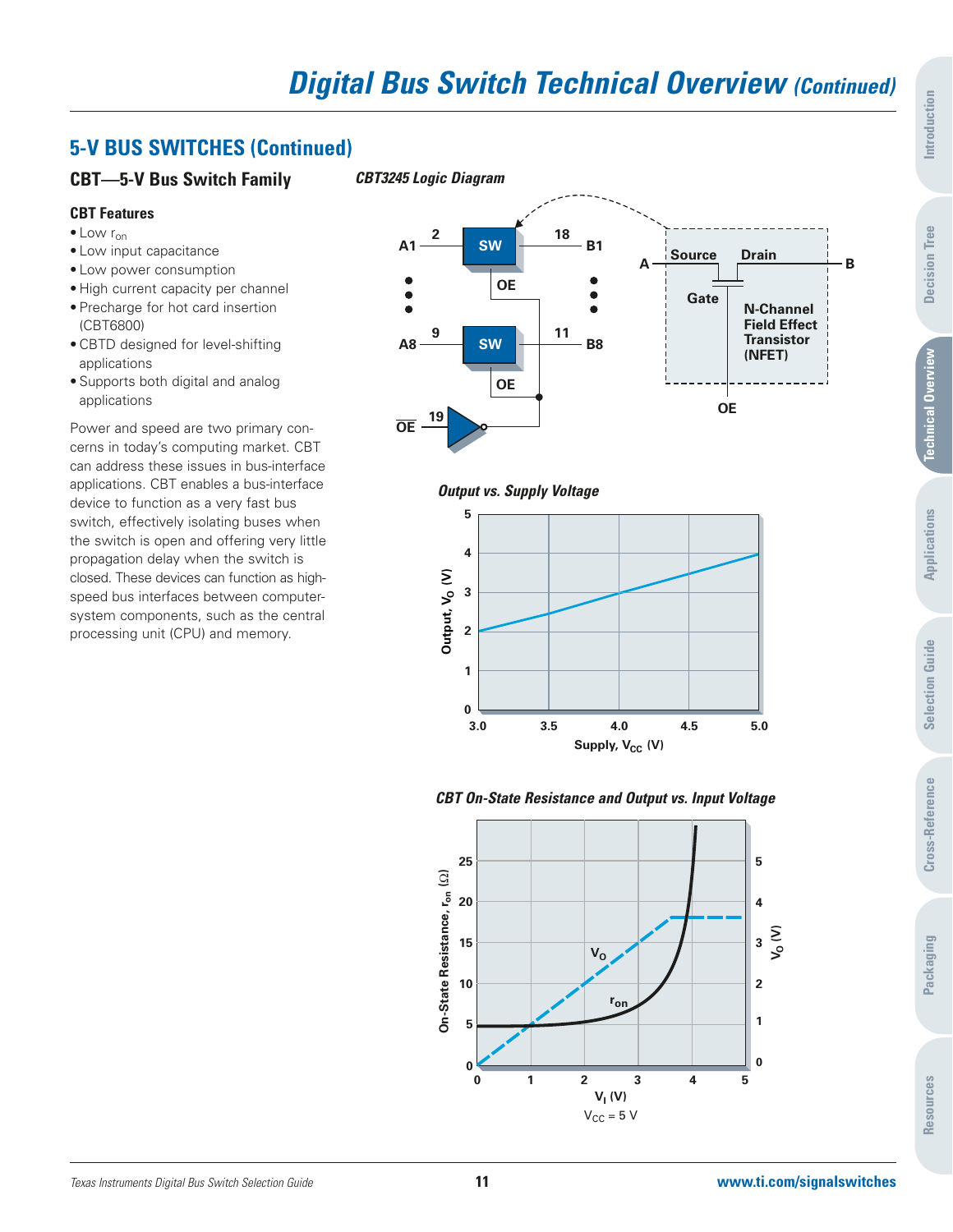# **Applications**

### **SN74CBT34X245 Bus Switch Specially Designed for Hot Plugging ATA RAID Hard Disk**

### **Overview of ATA/EIDE**

By far, the most popular interface used in modern hard disks is the one most commonly known as IDE. This interface is also known by a truly staggering variety of other names such as ATA, ATA/ATAPI, EIDE, ATA-2, Fast ATA, ATA-3, Ultra ATA, Ultra DMA and many more.

With a data bus width of 16 bits, the ATA/EIDE bus speeds are grouped into three operating frequencies: 66 MBps, 100 MBps and 133 MBps.

The switching level of the ATA/EIDE bus is based on a 5-V supply and is compatible with 5-V TTL.

Because the IDE bus standard does not include hot plugging features (the capability to insert or remove cards without causing damage to the system and without having to disable the power), most designers use external bus switches to isolate the controller from the hard disk.

To eliminate additional delays that will impact system performance using standard logic buffers, near-zero delay bus switches are used to transmit data along the cable.

For hot plug capability, all 32 bits used for data and control signaling need to be isolated before withdrawal or insertion of the hard disk.

The requirements of an ATA RAID system are such that the hard disk can be inserted or withdrawn from the bus or connector. To meet these needs, the CBT bus switch can provide the isolation by switching off during hot plugging through the use of the output enable (OE) pin.

### **For More Information**

Product Folder: **www.ti.com/sc/device/SN74CBT34X245**

Data Sheet: **www-s.ti.com/sc/techlit/scds089c www-s.ti.com/sc/techlit/scds070c**

**www.ti.com/sc/device/SN74CBT16245**

### **ATA/EIDE Pin Configuration**

### CBT Bus Switch Home Page: **www.ti.com/signalswitches**

For up-to-date information to support your design and development needs, visit: **support.ti.com**

Select

| <b>Drive Reset</b>                | 1  | $\overline{2}$  | Ground                     |
|-----------------------------------|----|-----------------|----------------------------|
| Data Bit 7                        | 3  | 4               | Data Bit 8                 |
| Data Bit 6                        | 5  | 6               | Data Bit 9                 |
| Data Bit 5                        | 7  | 8               | Data Bit 10                |
| Data Bit 4                        | 9  | 10 <sup>°</sup> | Data Bit 11                |
| Data Bit 3                        | 11 | 12 <sup>°</sup> | Data Bit 12                |
| Data Bit 2                        | 13 | 14              | Data Bit 13                |
| Data Bit 1                        | 15 | 16              | Data Bit 14                |
| Data Bit 0                        | 17 | 18              | Data Bit 15                |
| Ground                            | 19 | 20              | Key (Pin Removed)          |
| <b>DMA Request</b>                | 21 | 22              | Ground                     |
| I/O Write                         | 23 | 24              | Ground                     |
| I/O Read                          | 25 | 26              | Ground                     |
| I/O Channel Ready                 | 27 | 28              | <b>Spindle Sync/Cable</b>  |
| <b>DMA Acknowledge</b>            | 29 | 30              | Ground                     |
| <b>Interrupt Request</b>          | 31 | 32              | 16-Bit I/O                 |
| <b>Drive Address Bus 1</b>        | 33 | 34              | <b>Passed Diagnostic</b>   |
| Drive Address Bus 0               | 35 | 36              | <b>Drive Address Bus 2</b> |
| Drive Chip Select 0               | 37 | 38              | <b>Drive Chip Select 1</b> |
| <b>Drive Active/Slave Present</b> | 39 | 40              | Ground                     |
|                                   |    |                 |                            |

### **CBT in ATA RAID Application**



**Cross-Reference**

**Cross-Reference**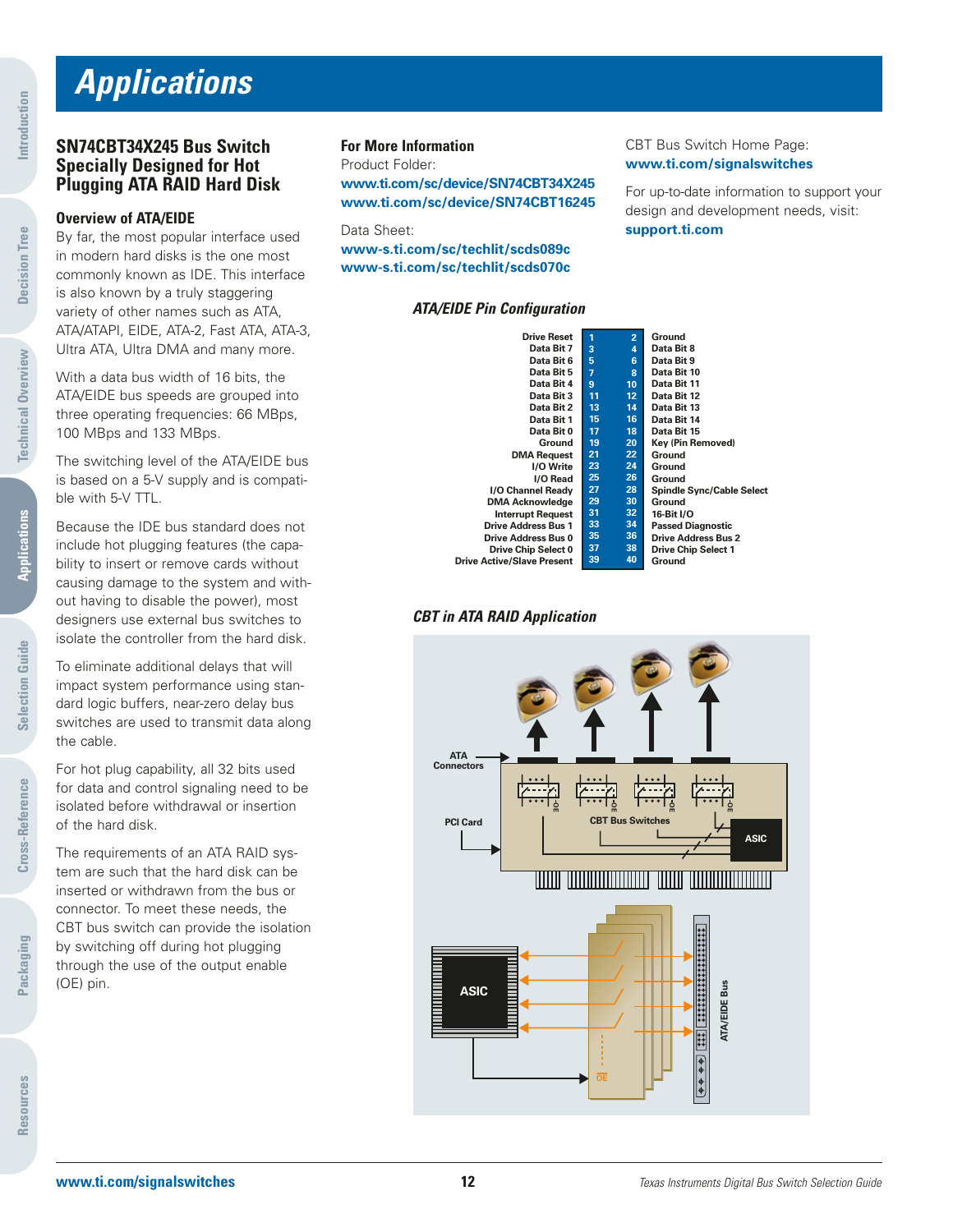# **Applications (Continued)**

# **Multiplexing USB Peripherals**



## **Ethernet Multiplexing**

This example is fairly common in telecom applications. Basically, two 16-bit/channel Ethernet buses are being MUXed and deMUXed to one commonly shared Ethernet bus.

**16-Bit/Channel Bus Ethernet Bus 1 Select Output Enable Multiplexer/Demultiplexer 16-Bit/Channel Bus 16-Bit/Channel Bus SN74CBT16232 SN74CBT16390 Ethernet Bus 3 Ethernet Bus 2**

**16-Bit 1-of-2 FET**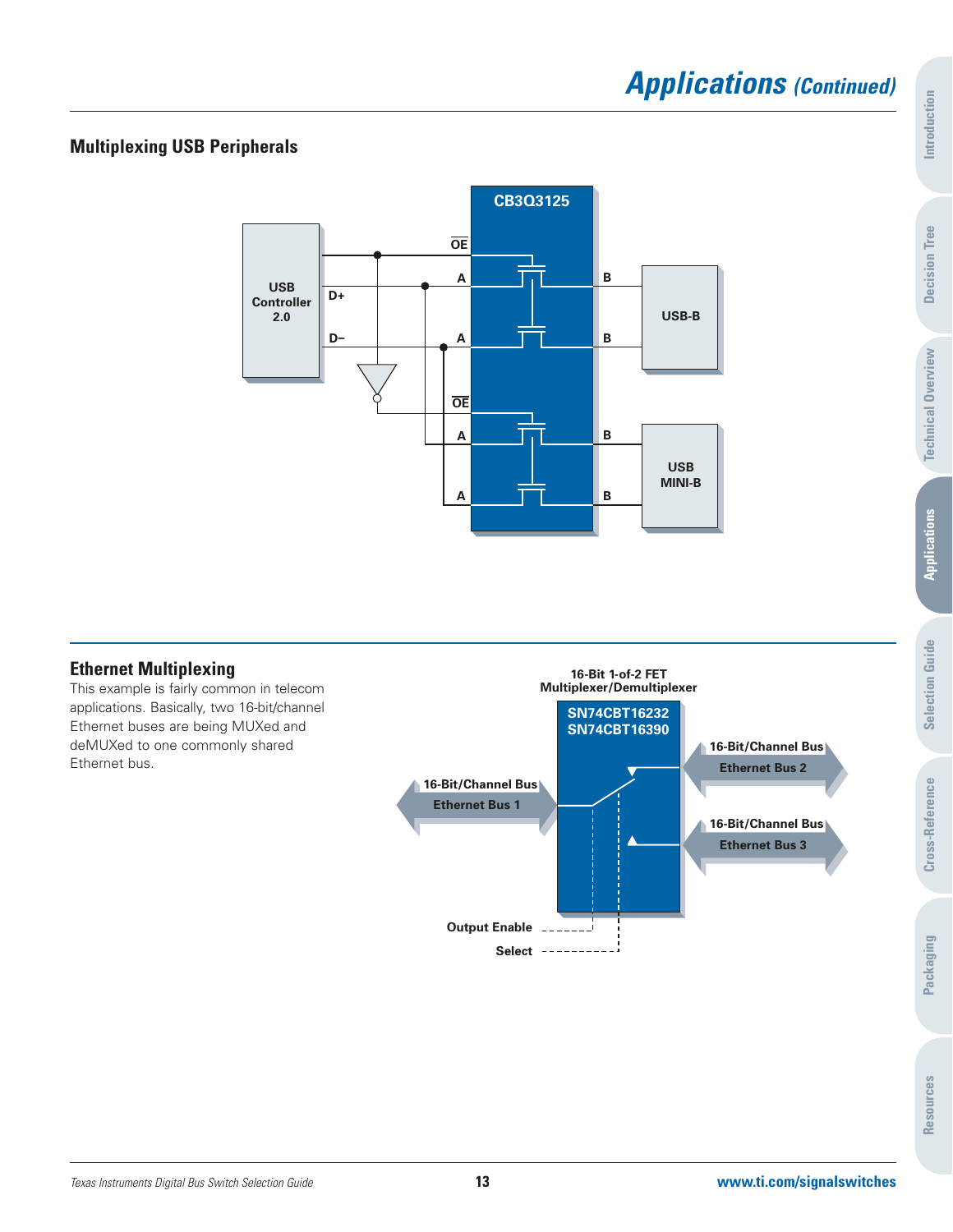### **PCI Hot Plug With Precharge**

Bus switches provide a safe and effective method of making older-technology devices capable of hot-plug insertion. During insertion (or removal) of a card into (or from) an active bus, the card's output voltage is close to GND. When the connector pins make contact, the card's parasitic capacitance tries to force the bus signal to GND, creating a possible glitch on the active bus. This glitching effect can be reduced by using a bus switch with precharged outputs at the connector interface and setting the precharged bias voltage ( $V_{B|AS}$ ) of the bus switch equal to the input threshold voltage level of the receivers on the active bus.

This method will ensure that any glitch produced by insertion (or removal) of the card will not cross the input threshold region of the receivers on the active bus, minimizing the effects of live-insertion noise. Also, the CBTK and CBT-C products include undershoot protection that provides additional protection during hotplug insertion.



### **Notebook Docking Station**

Bus switches are often used for docking notebook computers into their docking station. Here, the CBTD16210 is optimized for this application with flow-through pinouts and dual 10-bit bus switches with separate enable inputs, which can be used as two 10-bit switches or on a 20-bit switch. The CBTD16210 provides 5-V to 3.3-V bidirectional level shifting for applications where the 5-V docking station chipset needs to interface with the lower-voltage 3.3-V notebook chipset. The CBTK32245 and CBT34X245 may be used for 5-V systems not requiring translation, and the CBTLV16210 for pure 3.3-V systems.



**Cross-Reference**

Cross-Reference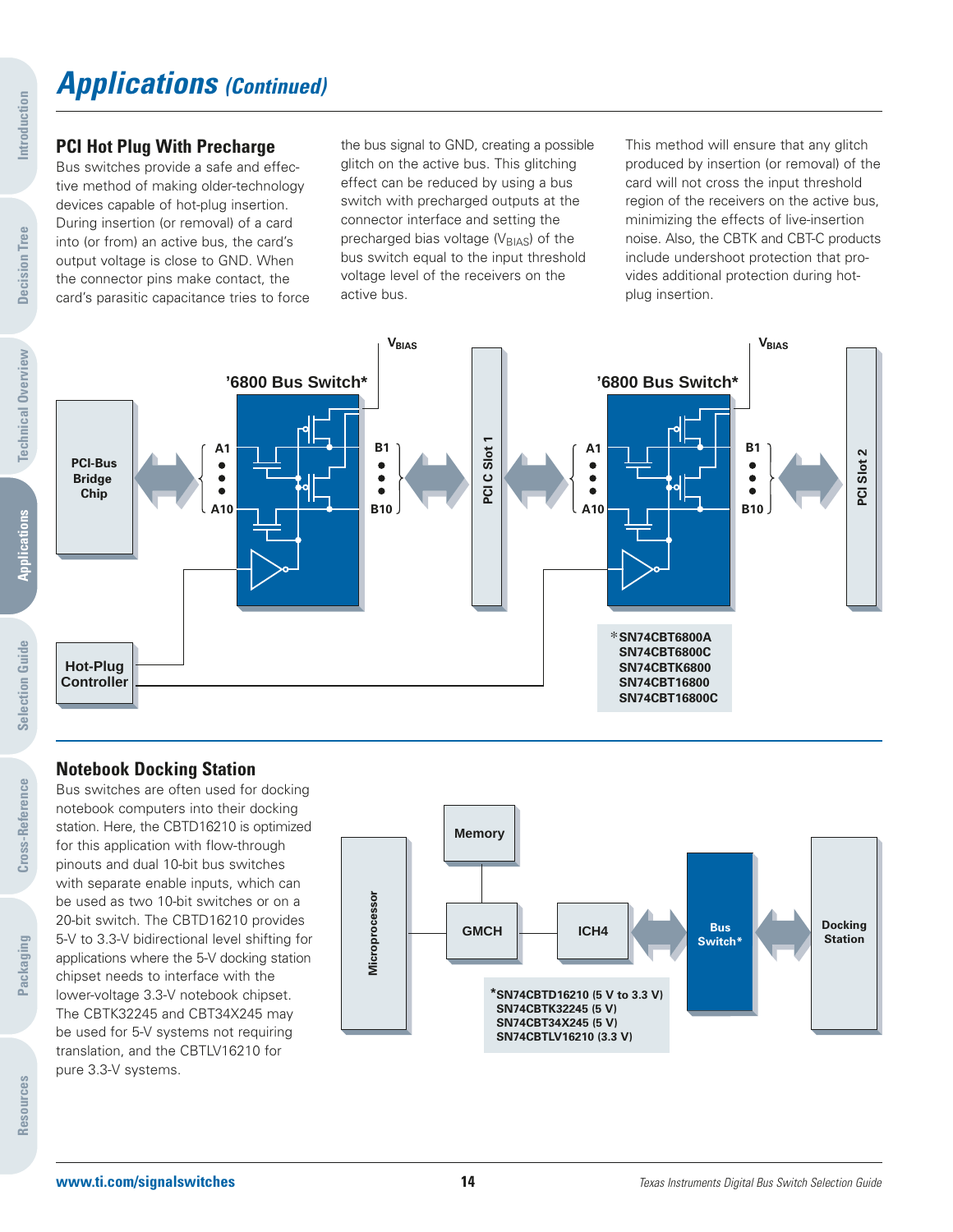# **Selection Guide**

### **CBTLV**

|                              |     |            |                       |                 | <b>TI Package Designator Code</b> |           |                      |            |            |                                                                              |
|------------------------------|-----|------------|-----------------------|-----------------|-----------------------------------|-----------|----------------------|------------|------------|------------------------------------------------------------------------------|
| <b>Device</b>                |     |            | SOT-23   SC-70   SM-8 | $US-8$ $ $ SOIC |                                   |           | SSOP   TSSOP   TVSOP | <b>QFN</b> | <b>BGA</b> | <b>Description</b>                                                           |
| <b>Single FET Bus Switch</b> |     |            |                       |                 |                                   |           |                      |            |            |                                                                              |
| SN74CBTLV1G125               | DBV | <b>DCK</b> |                       |                 |                                   |           |                      |            |            | Single FET Bus Switch                                                        |
| <b>Standard Bus Switch</b>   |     |            |                       |                 |                                   |           |                      |            |            |                                                                              |
| SN74CBTLV3125                |     |            |                       | D               | DB <sub>0</sub>                   | PW        | DGV                  | <b>RGY</b> |            | Quadruple FET Bus Switch                                                     |
| SN74CBTLV3126                |     |            |                       | D               | DB <sub>0</sub>                   | <b>PW</b> | <b>DGV</b>           | <b>RGY</b> |            | Quadruple FET Bus Switch                                                     |
| SN74CBTLV3245A               |     |            |                       | <b>DW</b>       | <b>DBQ</b>                        | <b>PW</b> | DGV                  | <b>RGY</b> |            | Octal FET Bus Switch                                                         |
| SN74CBTLV3384                |     |            |                       | <b>DW</b>       | <b>DBQ</b>                        | <b>PW</b> | <b>DGV</b>           |            |            | 10-Bit FET Bus Switch                                                        |
| SN74CBTLV3857                |     |            |                       | <b>DW</b>       | D <sub>RO</sub>                   | PW        | DGV                  |            |            | 10-Bit FET Bus Switch with Internal Pulldown Resistors                       |
| SN74CBTLV3861                |     |            |                       | <b>DW</b>       | <b>DBQ</b>                        | <b>PW</b> | DGV                  |            |            | 10-Bit FET Bus Switch                                                        |
| SN74CBTLV16210               |     |            |                       |                 | <b>DL</b>                         | DGG       | DGV                  |            |            | 20-Bit FET Bus Switch                                                        |
| SN74CBTLV16800               |     |            |                       |                 | <b>DL</b>                         | DGG       | <b>DGV</b>           |            |            | 20-Bit FET Bus Switch with Precharged Outputs                                |
| SN74CBTLV16211               |     |            |                       |                 | <b>DL</b>                         | DGG       | DGV                  |            |            | 24-Bit FET Bus Switch                                                        |
| <b>Bus Exchange</b>          |     |            |                       |                 |                                   |           |                      |            |            |                                                                              |
| SN74CBTLV3383                |     |            |                       | <b>DW</b>       | DB <sub>Q</sub>                   | PW        | DGV                  |            |            | 10-Bit FET Bus-Exchange Switch                                               |
| SN74CBTLV16212               |     |            |                       |                 | <b>DL</b>                         | DGG       |                      |            |            | 24-Bit FET Bus-Exchange Switch                                               |
| <b>MUX/DeMUX</b>             |     |            |                       |                 |                                   |           |                      |            |            |                                                                              |
| SN74CBTLV3257                |     |            |                       | D               | <b>DBQ</b>                        | PW        | DGV                  | <b>RGY</b> |            | 4-Bit 1-to-2 FET Multiplexer/Demultiplexer                                   |
| SN74CBTLV3253                |     |            |                       | D               | DB <sub>0</sub>                   | <b>PW</b> | DGV                  | <b>RGY</b> |            | Dual 1-to-4 FET Multiplexer/Demultiplexer                                    |
| SN74CBTLV3251                |     |            |                       | D               | DB <sub>0</sub>                   | PW        | DGV                  | <b>RGY</b> |            | 1-to-8 FET Multiplexer/Demultiplexer                                         |
| SN74CBTLV16292               |     |            |                       |                 | <b>DL</b>                         | DGG       | DGV                  |            |            | 12-Bit 1-to-2 FET Multiplexer/Demultiplexer with Internal Pulldown Resistors |
| SN74CBTLVR16292              |     |            |                       |                 | <b>DL</b>                         | DGG       | DGV                  |            |            | 12-Bit 1-to-2 FET Multiplexer/Demultiplexer with Internal Pulldown Resistors |
|                              |     |            |                       |                 |                                   |           |                      |            |            | and Series Resistors                                                         |

## **CB3Q**

|                                                       |                       |  |            |           | <b>TI Package Designator Code</b> |                  |                  |                  |            |                                                                              |
|-------------------------------------------------------|-----------------------|--|------------|-----------|-----------------------------------|------------------|------------------|------------------|------------|------------------------------------------------------------------------------|
| <b>Device</b>                                         | SOT-23   SC-70   SM-8 |  |            |           | US-8 SOIC SSOP TSSOP TVSOP QFN    |                  |                  |                  | <b>BGA</b> | <b>Description</b>                                                           |
| <b>Standard Bus Switch</b>                            |                       |  |            |           |                                   |                  |                  |                  |            |                                                                              |
| SN74CB303305                                          |                       |  |            |           |                                   | <b>PW</b>        |                  |                  |            | Dual FET Bus Switch                                                          |
| SN74CB303306A                                         |                       |  | <b>DCU</b> |           |                                   | <b>PW</b>        |                  |                  |            | Dual FET Bus Switch                                                          |
| SN74CB303125                                          |                       |  |            |           | D <sub>RO</sub>                   | <b>PW</b>        | DGV              | <b>RGY</b>       |            | Quadruple FET Bus Switch                                                     |
| SN74CB303244                                          |                       |  |            | <b>DW</b> | DBQ/DB                            | <b>PW</b>        | <b>DGV</b>       | <b>RGY</b>       | GQN/ZQN    | <b>Octal FET Bus Switch</b>                                                  |
| SN74CB303245                                          |                       |  |            |           | DB <sub>0</sub>                   | <b>PW</b>        | DGV              | <b>RGY</b>       | GON        | Octal FET Bus Switch                                                         |
| SN74CB303345                                          |                       |  |            |           | DB <sub>0</sub>                   | <b>PW</b>        | <b>DGV</b>       | <b>RGY</b>       |            | 8-Bit FET Bus Switch                                                         |
| SN74CB303384                                          |                       |  |            |           | <b>DBQ</b>                        | <b>PW</b>        | DGV              |                  |            | 10-Bit FET Bus Switch                                                        |
| SN74CB306800                                          |                       |  |            |           | DB <sub>0</sub>                   | <b>PW</b>        | <b>DGV</b>       |                  |            | 10-Bit FET Bus Switch with Precharged Outputs                                |
| SN74CB3016244                                         |                       |  |            |           | <b>DL</b>                         | DGG              | DGV              |                  |            | 16-Bit FET Bus Switch                                                        |
| SN74CB3Q16210                                         |                       |  |            |           | <b>DL</b>                         | <b>DGG</b>       | DGV              |                  |            | 20-Bit FET Bus Switch                                                        |
| SN74CB3Q16211                                         |                       |  |            |           | DL <sup>1</sup>                   | DGG <sup>1</sup> | DGV <sup>1</sup> |                  |            | 24-Bit FET Bus Switch                                                        |
| SN74CB3016811                                         |                       |  |            |           | DL <sup>1</sup>                   | DG <sup>1</sup>  | DGV <sup>1</sup> |                  |            | 24-Bit FET Bus Switch with Precharged Outputs                                |
| SN74CB3032245 <sup>2</sup>                            |                       |  |            |           |                                   |                  |                  |                  |            | 32-Bit FET Bus Switch                                                        |
| <b>Bus Exchange</b>                                   |                       |  |            |           |                                   |                  |                  |                  |            |                                                                              |
| SN74CB3033832                                         |                       |  |            |           |                                   |                  |                  |                  |            | 10-Bit FET Bus-Exchange Switch                                               |
| SN74CB3Q16212 <sup>2</sup>                            |                       |  |            |           |                                   |                  |                  |                  |            | 24-Bit FET Bus-Exchange Switch                                               |
| <b>MUX/DeMUX</b>                                      |                       |  |            |           |                                   |                  |                  |                  |            |                                                                              |
| SN74CB303257                                          |                       |  |            |           | <b>DBQ</b>                        | <b>PW</b>        | <b>DGV</b>       | <b>RGY</b>       |            | 4-Bit 1-to-2 FET Multiplexer/Demultiplexer                                   |
| SN74CB303251                                          |                       |  |            |           | DB <sub>0</sub>                   | <b>PW</b>        | <b>DGV</b>       | RGY <sup>1</sup> |            | 1-to-8 FET Multiplexer/Demultiplexer                                         |
| SN74CB303253                                          |                       |  |            |           | <b>DBQ</b>                        | <b>PW</b>        | <b>DGV</b>       | <b>RGY</b>       |            | Dual 1-to-4 FET Multiplexer/Demultiplexer                                    |
| SN74CB3Q16292 <sup>2</sup>                            |                       |  |            |           |                                   |                  |                  |                  |            | 12-Bit 1-to-2 FET Multiplexer/Demultiplexer with Internal Pulldown Resistors |
| SN74CB3016233 <sup>2</sup>                            |                       |  |            |           |                                   |                  |                  |                  |            | 16-Bit 1-to-2 FET Multiplexer/Demultiplexer                                  |
| <sup>1</sup> Preview status.<br><sup>2</sup> Planned. |                       |  |            |           |                                   |                  |                  |                  |            |                                                                              |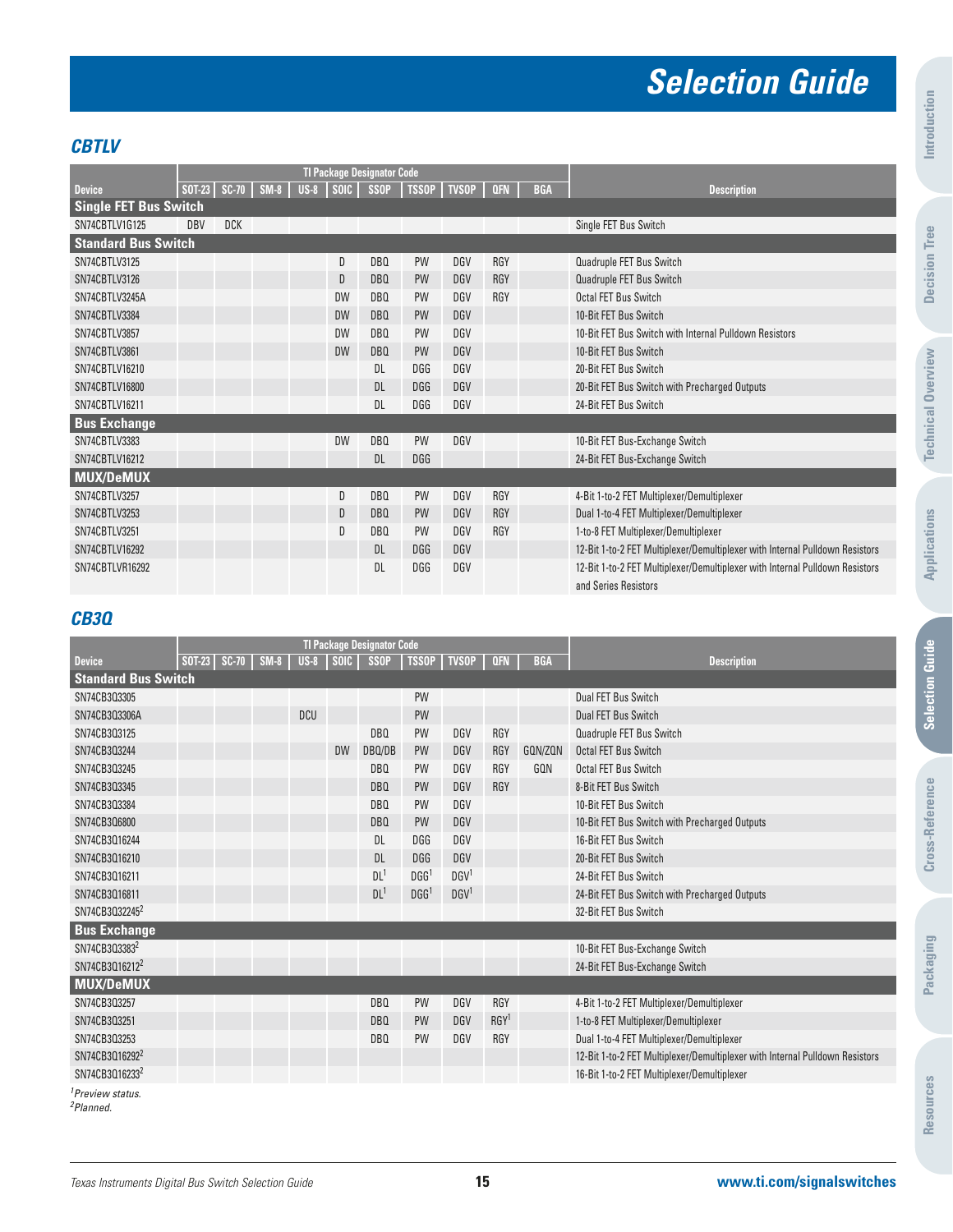# **Selection Guide (Continued)**

## **CB3T**

**Introduction**

Introduction

**Decision Tree**

**Decision Tree** 

**Technical Overview**

**Technical Overview** 

**Applications**

**Applications** 

**Selection Guide**

**Selection Guide** 

**Cross-Reference**

Cross-Reference

|                              |            |                  |                    |            |           | <b>TI Package Designator Code</b> |                  |                    |            |            |                                            |
|------------------------------|------------|------------------|--------------------|------------|-----------|-----------------------------------|------------------|--------------------|------------|------------|--------------------------------------------|
| <b>Device</b>                |            | $SOT-23$ $SC-70$ | SM-8   US-8   SOIC |            |           | <b>SSOP</b>                       |                  | <b>TSSOP TVSOP</b> | <b>QFN</b> | <b>BGA</b> | <b>Description</b>                         |
| <b>Single FET Bus Switch</b> |            |                  |                    |            |           |                                   |                  |                    |            |            |                                            |
| SN74CB3T1G125                | <b>DBV</b> | <b>DCK</b>       |                    |            |           |                                   |                  |                    |            |            | Single 1-Bit FET Bus Switch                |
| <b>Standard Bus Switch</b>   |            |                  |                    |            |           |                                   |                  |                    |            |            |                                            |
| SN74CB3T3306                 |            |                  | <b>DCT</b>         | <b>DCU</b> |           |                                   |                  |                    |            |            | Dual FET Bus Switch                        |
| SN74CB3T3125                 |            |                  |                    |            |           |                                   | <b>PW</b>        | DGV                |            |            | 4-Bit FET Bus Switch                       |
| SN74CB3T3245                 |            |                  |                    |            |           | DBO.                              | PW               | DGV                |            |            | 8-Bit FET Bus Switch                       |
| SN74CB3T3384                 |            |                  |                    |            |           | <b>DBQ</b>                        | <b>PW</b>        | <b>DGV</b>         |            |            | 10-Bit FET Bus Switch                      |
| SN74CB3T16210                |            |                  |                    |            |           | DL <sup>1</sup>                   | DGG <sup>1</sup> | DGV <sup>1</sup>   |            |            | 20-Bit FET Bus Switch                      |
| SN74CB3T16211                |            |                  |                    |            |           | DL                                | <b>DGG</b>       | <b>DGV</b>         |            | ZQL        | 24-Bit FET Bus Switch                      |
| <b>Bus Exchange</b>          |            |                  |                    |            |           |                                   |                  |                    |            |            |                                            |
| SN74CB3T3383                 |            |                  |                    |            | <b>DW</b> | DBQ                               | PW               | DGV                |            |            | 10-Bit FET Bus-Exchange Switch             |
| SN74CB3T16212 <sup>2</sup>   |            |                  |                    |            |           |                                   |                  |                    |            |            | 20-Bit FET Bus-Exchange Switch             |
| <b>MUX/DeMUX</b>             |            |                  |                    |            |           |                                   |                  |                    |            |            |                                            |
| SN74CB3T3253                 |            |                  |                    |            | D         | DBQ                               | PW               | DGV                |            |            | Dual 1-to-4 FET Multiplexer/Demultiplexer  |
| SN74CB3T3257                 |            |                  |                    |            |           |                                   | <b>PW</b>        | <b>DGV</b>         |            |            | 4-Bit 1-to-2 FET Multiplexer/Demultiplexer |

<sup>1</sup>Preview status. <sup>2</sup>Planned.

# **CBT**

|                              |            |            |                       |           | <b>TI Package Designator Code</b> |            |            |            |                  |                                                                       |
|------------------------------|------------|------------|-----------------------|-----------|-----------------------------------|------------|------------|------------|------------------|-----------------------------------------------------------------------|
| <b>Device</b>                |            |            | SOT-23   SC-70   SM-8 |           | US-8 SOIC SSOP TSSOP TVSOP QFN    |            |            |            | <b>BGA</b>       | <b>Description</b>                                                    |
| <b>Single FET Bus Switch</b> |            |            |                       |           |                                   |            |            |            |                  |                                                                       |
| SN74CBT1G125                 | <b>DBV</b> | <b>DCK</b> |                       |           |                                   |            |            |            |                  | Single FET Bus Switch                                                 |
| SN74CBTD1G125                | <b>DBV</b> | <b>DCK</b> |                       |           |                                   |            |            |            |                  | Single FET Bus Switch with Level Shifting                             |
| SN74CBT1G384                 | <b>DBV</b> | <b>DCK</b> |                       |           |                                   |            |            |            |                  | Single FET Bus Switch                                                 |
| SN74CBTD1G384                | <b>DBV</b> | <b>DCK</b> |                       |           |                                   |            |            |            |                  | Single FET Bus Switch with Level Shifting                             |
| <b>Standard Bus Switch</b>   |            |            |                       |           |                                   |            |            |            |                  |                                                                       |
| SN74CBT3306                  |            |            |                       | D         |                                   | <b>PW</b>  |            |            |                  | Dual FET Bus Switch                                                   |
| SN74CBTD3306                 |            |            |                       | D         |                                   | <b>PW</b>  |            |            |                  | Dual FET Bus Switch with Level Shifting                               |
| SN74CBTS3306                 |            |            |                       | D         |                                   | PW         |            |            |                  | Dual FET Bus Switch with Schottky Diode Clamping                      |
| SN74CBT3125                  |            |            |                       | D         | DB0/DB                            | <b>PW</b>  | DGV        | <b>RGY</b> |                  | Quadruple FET Bus Switch                                              |
| SN74CBT3126                  |            |            |                       | D         | DBQ/DB                            | <b>PW</b>  | DGV        | <b>RGY</b> |                  | Quadruple FET Bus Switch                                              |
| SN74CBT3244                  |            |            |                       | <b>DW</b> | DB0/DB                            | <b>PW</b>  | <b>DGV</b> | <b>RGY</b> | GQN/ZQN          | Octal FET Bus Switch                                                  |
| SN74CBT3245A                 |            |            |                       | <b>DW</b> | DBQ/DB                            | PW         | <b>DGV</b> | <b>RGY</b> | GQN/ZQN          | Octal FET Bus Switch                                                  |
| SN74CBT3345                  |            |            |                       | <b>DW</b> | DBQ/DB                            | <b>PW</b>  | <b>DGV</b> |            |                  | 8-Bit FET Bus Switch                                                  |
| SN74CBT3384A                 |            |            |                       | <b>DW</b> | DBQ/DB                            | PW         | <b>DGV</b> |            |                  | 10-Bit FET Bus Switch                                                 |
| SN74CBTD3384                 |            |            |                       | <b>DW</b> | DBQ/DB                            | PW         | <b>DGV</b> |            |                  | 10-Bit FET Bus Switch with Level Shifting                             |
| SN74CBTS3384                 |            |            |                       | <b>DW</b> | DBQ/DB                            | <b>PW</b>  | <b>DGV</b> |            |                  | 10-Bit FET Bus Switch with Schottky Diode Clamping                    |
| SN74CBT3861                  |            |            |                       | <b>DW</b> | <b>DBQ</b>                        | <b>PW</b>  | <b>DGV</b> |            |                  | 10-Bit FET Bus Switch                                                 |
| SN74CBTD3861                 |            |            |                       | <b>DW</b> | DBQ/DB                            | PW         | DGV        |            |                  | 10-Bit FET Bus Switch with Level Shifting                             |
| SN74CBT6800A                 |            |            |                       | <b>DW</b> | DBQ/DB                            | <b>PW</b>  | DGV        |            |                  | 10-Bit FET Bus Switch with Precharged Outputs                         |
| SN74CBTK6800                 |            |            |                       | <b>DW</b> | DB <sub>0</sub>                   | PW         | <b>DGV</b> |            |                  | 10-Bit FET Bus Switch with Precharged Outputs and Active-Clamp        |
|                              |            |            |                       |           |                                   |            |            |            |                  | <b>Undershoot Circuit</b>                                             |
| <b>SN74CBTS6800</b>          |            |            |                       | <b>DW</b> | DBQ/DB                            | PW         | <b>DGV</b> |            |                  | 10-Bit FET Bus Switch with Precharged Outputs and Schottky            |
|                              |            |            |                       |           |                                   |            |            |            |                  | Diode Clamping                                                        |
| SN74CBT16244                 |            |            |                       |           | <b>DL</b>                         | <b>DGG</b> | <b>DGV</b> |            |                  | 16-Bit FET Bus Switch                                                 |
| SN74CBT16245                 |            |            |                       |           | <b>DL</b>                         | <b>DGG</b> | DGV        |            |                  | 16-Bit FET Bus Switch                                                 |
| SN74CBTK16245                |            |            |                       |           | <b>DL</b>                         | DGG        | <b>DGV</b> |            |                  | 16-Bit FET Bus Switch with Active-Clamp Undershoot Protection Circuit |
| SN74CBT16210                 |            |            |                       |           | <b>DL</b>                         | <b>DGG</b> | <b>DGV</b> |            | GOL <sup>1</sup> | 20-Bit FET Bus Switch                                                 |
| SN74CBTD16210                |            |            |                       |           | <b>DL</b>                         | <b>DGG</b> | <b>DGV</b> |            |                  | 20-Bit FET Bus Switch with Level Shifting                             |
| SN74CBT16861                 |            |            |                       |           | <b>DL</b>                         | <b>DGG</b> | <b>DGV</b> |            | GOL <sup>1</sup> | 20-Bit FET Bus Switch                                                 |
| <sup>1</sup> Preview status. |            |            |                       |           |                                   |            |            |            |                  |                                                                       |

**Packaging**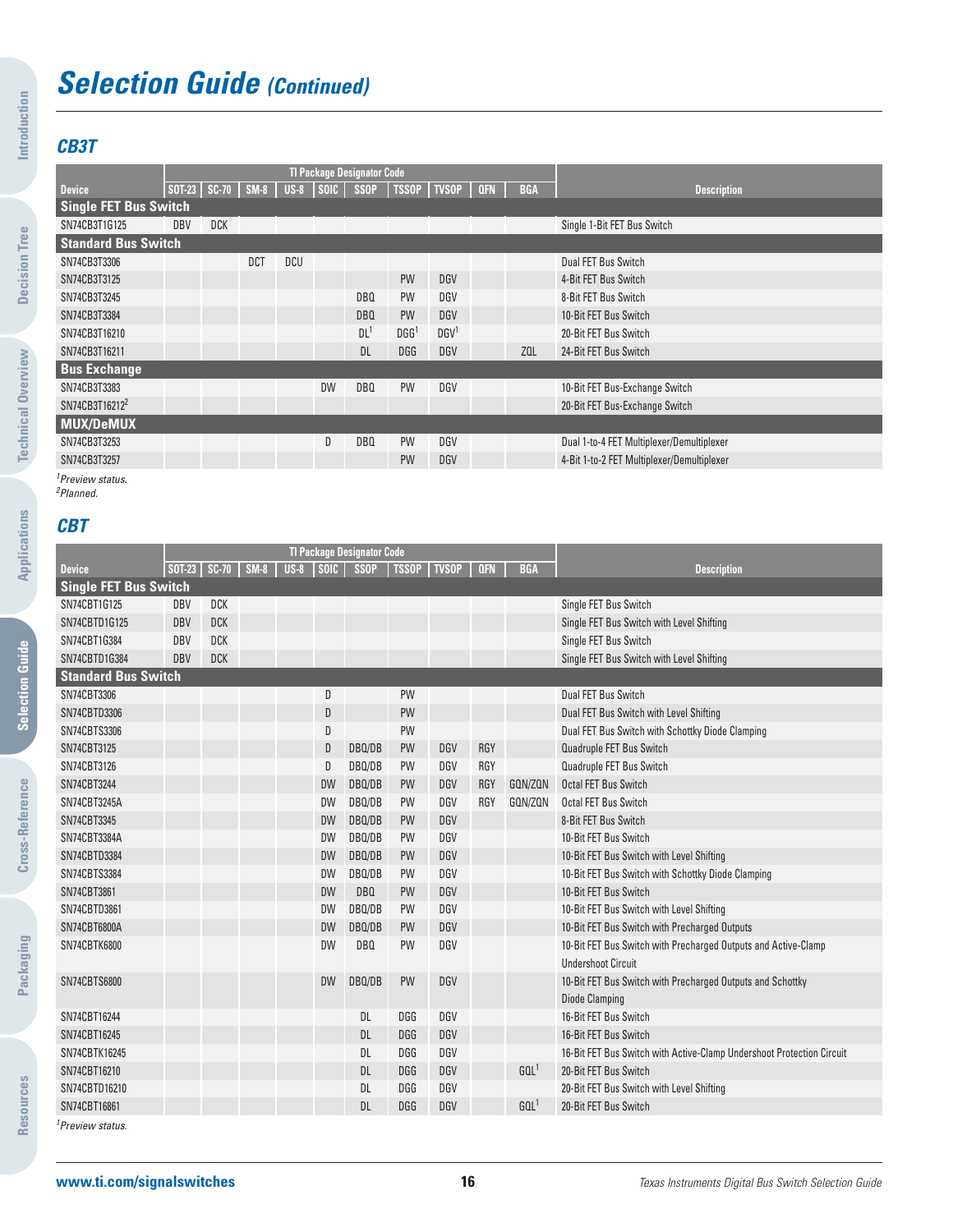# **Selection Guide (Continued)**

## **CBT (Continued)**

|                                        |                      |        |              | <b>TI Package Designator Code</b> |                  |                    |            |            |                                                                              |
|----------------------------------------|----------------------|--------|--------------|-----------------------------------|------------------|--------------------|------------|------------|------------------------------------------------------------------------------|
| <b>Device</b>                          | $ SOT-23 $ $ SC-70 $ | $SM-8$ |              | US-8 SOIC SSOP                    |                  | <b>TSSOP</b> TVSOP | <b>QFN</b> | <b>BGA</b> | <b>Description</b>                                                           |
| <b>Standard Bus Switch (Continued)</b> |                      |        |              |                                   |                  |                    |            |            |                                                                              |
| SN74CBTR16861                          |                      |        |              | DL.                               | DGG              | DGV                |            |            | 20-Bit FET Bus Switch                                                        |
| SN74CBT16211A                          |                      |        |              | <b>DL</b>                         | DGG              | <b>DGV</b>         |            | GOL/ZOL    | 24-Bit FET Bus Switch                                                        |
| SN74CBTD16211                          |                      |        |              | <b>DL</b>                         | DGG              | DGV                |            |            | 24-Bit FET Bus Switch with Level Shifting                                    |
| SN74CBTH16211                          |                      |        |              | <b>DL</b>                         | DGG              | DGV                |            |            | 24-Bit FET Bus Switch with Bus Hold                                          |
| SN74CBTS16211                          |                      |        |              | <b>DL</b>                         | <b>DGG</b>       | <b>DGV</b>         |            |            | 24-Bit FET Bus Switch with Schottky Diode Clamping                           |
| SN74CBT32245                           |                      |        |              |                                   |                  |                    |            | GKE/ZKE    | 32-Bit FET Bus Switch                                                        |
| SN74CBTK32245                          |                      |        |              |                                   |                  |                    |            | GKE/ZKE    | 32-Bit FET Bus Switch with Active Clamp Undershoot Circuit                   |
| SN74CBT34X245                          |                      |        |              |                                   | DRB <sup>2</sup> |                    |            |            | 32-Bit FET Bus Switch                                                        |
| <b>Bus Exchange</b>                    |                      |        |              |                                   |                  |                    |            |            |                                                                              |
| SN74CBT3383                            |                      |        | <b>DW</b>    | DBQ/DB                            | <b>PW</b>        | DGV                |            |            | 10-Bit FET Bus-Exchange Switches                                             |
| SN74CBT16209A                          |                      |        |              | DL                                | DGG              | DGV                |            |            | 18-Bit FET Bus-Exchange Switches                                             |
| SN74CBT16212A                          |                      |        |              | DL                                | DGG              | DGV                |            | GOL/ZOL    | 24-Bit FET Bus-Exchange Switch                                               |
| SN74CBTS16212                          |                      |        |              |                                   |                  |                    |            |            | 24-Bit FET Bus-Exchange Switch with Schottky Diode Clamping                  |
| SN74CBT16213                           |                      |        |              | DL                                | DGG              |                    |            |            | 24-Bit FET Bus-Exchange Switch                                               |
| <b>MUX/DeMUX</b>                       |                      |        |              |                                   |                  |                    |            |            |                                                                              |
| SN74CBT3251                            |                      |        | D            | DBQ/DB                            | <b>PW</b>        |                    | <b>RGY</b> |            | 1-to-8 FET Multiplexer/Demultiplexer                                         |
| SN74CBT3253                            |                      |        | $\mathsf{D}$ | DBQ/DB                            | <b>PW</b>        |                    | <b>RGY</b> |            | Dual 1-to-4 FET Multiplexer/Demultiplexer                                    |
| SN74CBT3257                            |                      |        | D            | DBQ/DB                            | <b>PW</b>        |                    | <b>RGY</b> |            | 4-Bit 1-to-2 FET Multiplexer/Demultiplexer                                   |
| SN74CBT16214                           |                      |        |              | DL.                               | DGG              |                    |            |            | 12-Bit 1-to-3 FET Multiplexer/Demultiplexer                                  |
| SN74CBT16232                           |                      |        |              | <b>DL</b>                         | DGG              |                    |            |            | Synchronous 16-Bit 1-to-2 FET Multiplexer/Demultiplexer                      |
| SN74CBT16233                           |                      |        |              | <b>DL</b>                         | DGG              | DGV                |            |            | 16-Bit 1-to-2 FET Multiplexer/Demultiplexer                                  |
| SN74CBT16292                           |                      |        |              | DL                                | DGG              | DGV                |            |            | 12-Bit 1-to-2 FET Multiplexer/Demultiplexer with Internal Pulldown Resistors |
| SN74CBT162292                          |                      |        |              | DL.                               | DGG              | DGV                |            |            | 12-Bit 1-to-2 FET Multiplexer/Demultiplexer with Internal Pulldown Resistors |
| SN74CBT16390                           |                      |        |              | DL                                | DGG              | DGV                |            |            | 16-Bit to 32-Bit FET Multiplexer/Demultiplexer Bus Switch                    |

<sup>2</sup>Planned.

**Decision Tree**

**Decision Tree**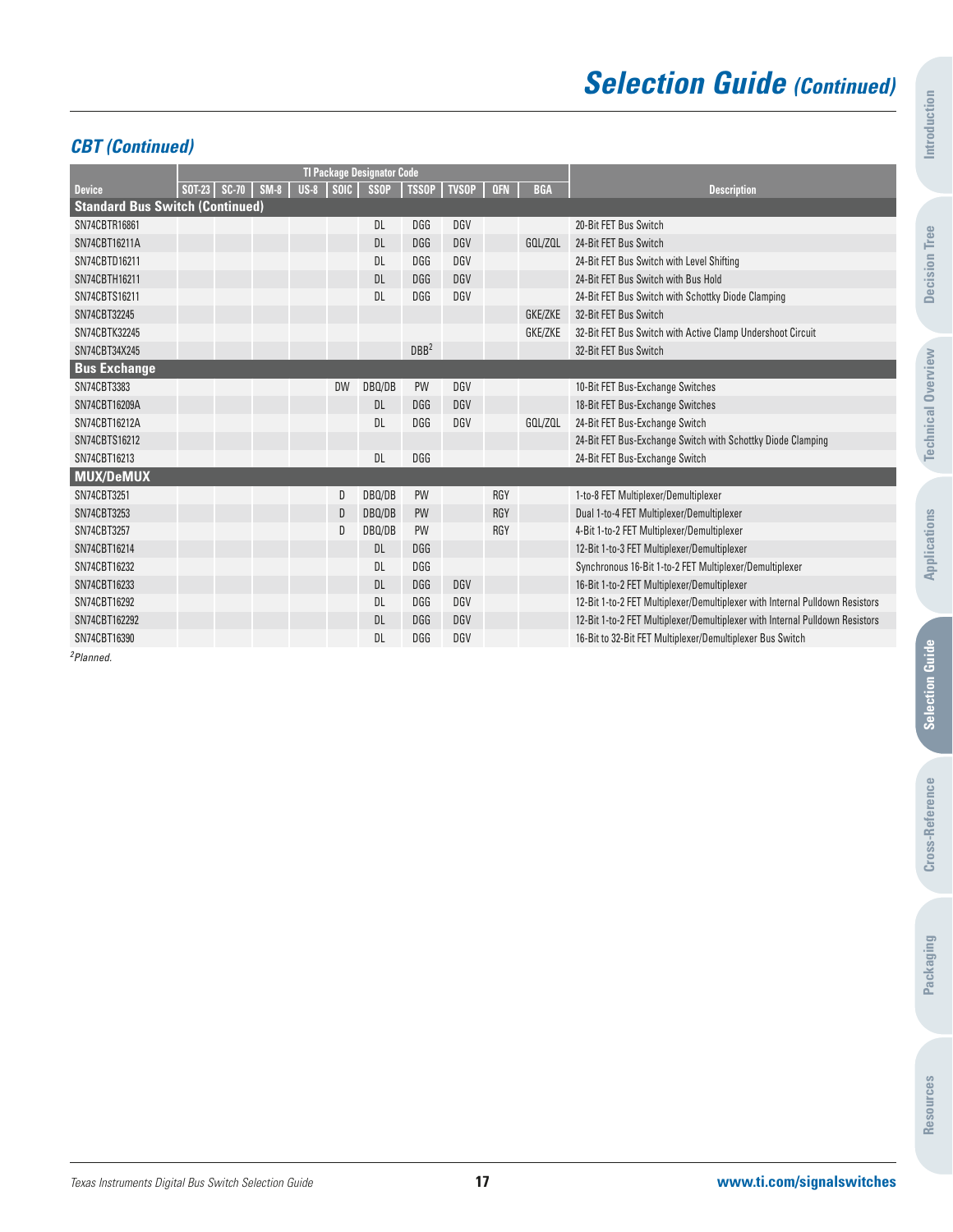# **Selection Guide (Continued)**

# **CBT-C**

**Introduction**

Introduction

**Decision Tree**

**Decision Tree** 

**Technical Overview**

**Technical Overview** 

**Applications**

Applications

**Selection Guide**

**Selection Guide** 

|                                                           |                       |  |               | <b>TI Package Designator Code</b> |                      |            |            |            |                                                                              |
|-----------------------------------------------------------|-----------------------|--|---------------|-----------------------------------|----------------------|------------|------------|------------|------------------------------------------------------------------------------|
| <b>Device</b>                                             | SOT-23   SC-70   SM-8 |  | $US-8$ $S0IC$ | <b>SSOP</b>                       | <b>TSSOP</b>   TVSOP |            | <b>QFN</b> | <b>BGA</b> | <b>Description</b>                                                           |
| <b>Standard Bus Switch</b>                                |                       |  |               |                                   |                      |            |            |            |                                                                              |
| SN74CBT3305C                                              |                       |  | D             |                                   | <b>PW</b>            |            |            |            | Dual FET Bus Switch                                                          |
| SN74CBTD3305C <sup>1</sup>                                |                       |  | D             |                                   | PW                   |            |            |            | Dual FET Bus Switch with Level-Shifting Diode                                |
| SN74CBT3306C                                              |                       |  | D             |                                   | PW                   |            |            |            | Dual FET Bus Switch                                                          |
| SN74CBTD3306C <sup>1</sup>                                |                       |  | D             |                                   | PW                   |            |            |            | Dual FET Bus Switch with Level-Shifting Diode                                |
| SN74CBT3125C                                              |                       |  | $\mathsf{D}$  | DBQ/DB                            | PW                   | DGV        | <b>RGY</b> |            | Quadruple FET Bus Switch                                                     |
| SN74CBT3244C                                              |                       |  | <b>DW</b>     | DBQ/DB                            | <b>PW</b>            | <b>DGV</b> | <b>RGY</b> |            | Octal FET Bus Switch                                                         |
| SN74CBT3245C                                              |                       |  | <b>DW</b>     | DBQ/DB                            | PW                   | <b>DGV</b> | <b>RGY</b> |            | Octal FET Bus Switch                                                         |
| SN74CBT3345C                                              |                       |  | <b>DW</b>     | DBQ/DB                            | <b>PW</b>            | <b>DGV</b> | <b>RGY</b> |            | 8-Bit FET Bus Switch                                                         |
| SN74CBT3384C                                              |                       |  | <b>DW</b>     | DBQ/DB                            | PW                   | <b>DGV</b> |            |            | 10-Bit FET Bus Switch                                                        |
| SN74CBTD3384C <sup>1</sup>                                |                       |  | <b>DW</b>     | DBQ/DB                            | <b>PW</b>            | <b>DGV</b> |            |            | 10-Bit FET Bus Switch with Level-Shifting Diode                              |
| SN74CBT6800C                                              |                       |  | <b>DW</b>     | DBQ/DB                            | PW                   | DGV        |            |            | 10-Bit FET Bus Switch with Precharged Outputs                                |
| SN74CBT6845C                                              |                       |  | <b>DW</b>     | DBQ/DB                            | <b>PW</b>            | <b>DGV</b> | <b>RGY</b> |            | 8-Bit FET 5-V Bus Switch With Precharged Outputs                             |
| SN74CBT16244C                                             |                       |  |               | DL                                | DGG                  | <b>DGV</b> |            |            | 16-Bit FET Bus Switch                                                        |
| SN74CBT16245C                                             |                       |  |               | <b>DL</b>                         | <b>DGG</b>           | <b>DGV</b> |            |            | 16-Bit FET Bus Switch                                                        |
| SN74CBT16210C                                             |                       |  |               | DL                                | <b>DGG</b>           | <b>DGV</b> |            |            | 20-Bit FET Bus Switch                                                        |
| SN74CBT16211C                                             |                       |  |               | <b>DL</b>                         | DGG                  | <b>DGV</b> |            |            | 24-Bit FET Bus Switch                                                        |
| SN74CBT16800C                                             |                       |  |               | <b>DL</b>                         | DGG                  | DGV        |            |            | 20-Bit FET Bus Switch with Precharged Outputs                                |
| SN74CBT16811C                                             |                       |  |               | <b>DL</b>                         | <b>DGG</b>           | <b>DGV</b> |            |            | 24-Bit FET Bus Switch with Precharged Outputs                                |
| SN74CBT34X245C <sup>2</sup>                               |                       |  |               |                                   |                      |            |            |            | 32-Bit FET Bus Switch                                                        |
| <b>Bus Exchange</b>                                       |                       |  |               |                                   |                      |            |            |            |                                                                              |
| SN74CBT3383C2                                             |                       |  |               |                                   |                      |            |            |            | 10-Bit FET Bus-Exchange Switch                                               |
| SN74CBT16212C                                             |                       |  |               | <b>DL</b>                         | <b>DGG</b>           | <b>DGV</b> |            |            | 24-Bit FET Bus-Exchange Switch                                               |
| MUX/DeMUX                                                 |                       |  |               |                                   |                      |            |            |            |                                                                              |
| SN74CBT3253C                                              |                       |  | D             | DBQ/DB                            | PW                   |            | <b>RGY</b> |            | Dual 1-to-4 FET Multiplexer/Demultiplexer                                    |
| SN74CBT3257C                                              |                       |  | $\mathsf{D}$  | DBQ/DB                            | PW                   |            | <b>RGY</b> |            | 4-Bit 1-to-2 FET Multiplexer/Demultiplexer                                   |
| SN74CBT16214C                                             |                       |  |               | DL                                | DGG                  |            |            |            | 12-Bit 1-to-3 FET Multiplexer/Demultiplexer                                  |
| SN74CBT16292C2                                            |                       |  |               |                                   |                      |            |            |            | 12-Bit 1-to-2 FET Multiplexer/Demultiplexer with Internal Pulldown Resistors |
| SN74CBT16233 <sup>2</sup>                                 |                       |  |               |                                   |                      |            |            |            | 16-Bit 1-to-2 FET Multiplexer/Demultiplexer                                  |
| $\mu^I$ For new designs TI recommends the CR3T equivalent |                       |  |               |                                   |                      |            |            |            |                                                                              |

<sup>1</sup>For new designs TI recommends the CB3T equivalent. <sup>2</sup>Planned.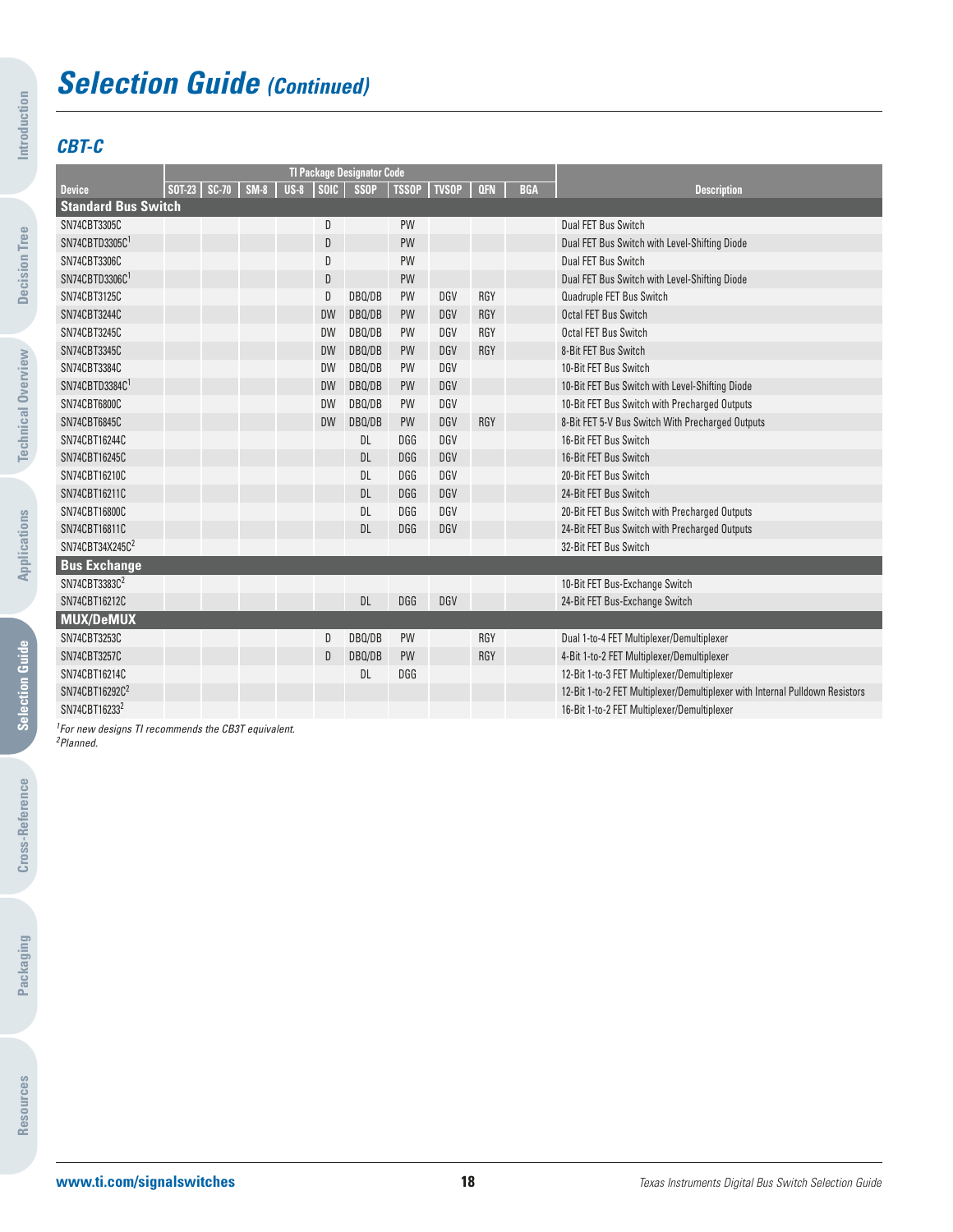# **Digital Bus Switch Cross-Reference**

### **CBTLV**

| π                          | IDT                    | <b>Pericom</b>    | <b>Functional Description</b>                                                                                         |
|----------------------------|------------------------|-------------------|-----------------------------------------------------------------------------------------------------------------------|
| <b>2-Port Switch</b>       |                        |                   |                                                                                                                       |
| SN74CBTLV1G125             |                        |                   | Low-Voltage Single FET Bus Switch                                                                                     |
| SN74CBTLV3125/R            | IDT74CBTLV3125         | PI3B3125          | Low-Voltage Quadruple FET Bus Switch                                                                                  |
| SN74CBTLV3126              | IDT74CBTLV3126         | PI3B3126          | Low-Voltage Quadruple FET Bus Switch                                                                                  |
| SN74CBTLV3245A             | IDT74CBTLV3245         | PI3B3245          | Low-Voltage Octal FET Bus Switch                                                                                      |
| SN74CBTLV3384              | IDT74CBTLV3384         | PI3B3384          | Low-Voltage 10-Bit FET Bus Switch                                                                                     |
| SN74CBTLV3857              |                        | $\qquad \qquad -$ | Low-Voltage 10-Bit FET Bus Switch With Internal Pulldown Resistors                                                    |
| SN74CBTLV3861              | IDT74CBTIV3861         | PI3B3861          | Low-Voltage 10-Bit FET Bus Switch                                                                                     |
| SN74CBTLV16210             | IDT74CBTLV16210        | PI3B16210         | Low-Voltage 20-Bit FET Bus Switch                                                                                     |
| SN74CBTLV16800             | IDT74CBTLV16800        | PI3B16215         | Low-Voltage 20-Bit FET Bus Switch With Precharged Outputs                                                             |
| SN74CBTLV16211             | <b>IDT74CBTLV16211</b> | PI3B16211         | Low-Voltage 24-Bit FET Bus Switch                                                                                     |
| <b>MUX/DeMUX</b>           |                        |                   |                                                                                                                       |
| SN74CBTLV3251              | IDT74CBTLV3251         | PI3B3251          | Low-Voltage 1-of-8 FET Multiplexer/Demultiplexer                                                                      |
| SN74CBTLV3253              | IDT74CBTLV3253         | PI3B3253          | Low-Voltage Dual 1-of-4 FET Multiplexer/Demultiplexer                                                                 |
| SN74CBTLV3257              | IDT74CBTLV3257         | PI3B3257          | Low-Voltage 4-Bit 1-of-2 FET Multiplexer/Demultiplexer                                                                |
| SN74CBTLV16292             | IDT74CBTLV16292        | PI3B16292         | Low-Voltage 12-Bit 1-of-2 FET Multiplexer/Demultiplexer With Internal Pulldown Resistors                              |
| SN74CBTLVR16292            | IDT74CBTLVR16292       |                   | Low-Voltage 12-Bit 1-of-2 FET Multiplexer/Demultiplexer With Internal Pulldown Resistors and Series Damping Resistors |
| <b>Bus-Exchange Switch</b> |                        |                   |                                                                                                                       |
| SN74CBTLV3383              | IDT74CBTLV3383         | PI3B3383          | Low-Voltage 10-Bit FET Bus-Exchange Switch                                                                            |
| SN74CBTLV16212             | IDT74CBTLV16212        | PI3B16212         | Low-Voltage 24-Bit FET Bus-Exchange Switch                                                                            |

### **CB3Q**

| п                          | <b>IDT</b>           | <b>Functional Description</b>                                                |
|----------------------------|----------------------|------------------------------------------------------------------------------|
| <b>2-Port Switch</b>       |                      |                                                                              |
| SN74CB303305               | $\qquad \qquad -$    | 2-Bit FET Bus Switch With Individual High Enables                            |
| SN74CB303306               |                      | Dual FFT Bus Switch                                                          |
| SN74CB303125               | IDTOS3VH125          | Quadruple FET Bus Switch                                                     |
| SN74CB303244               | IDTOS3VH244          | Octal FFT Bus Switch                                                         |
| SN74CB303245               | IDTOS3VH245          | Octal FFT Bus Switch                                                         |
| SN74CB303345               |                      | 8-Bit FFT Bus Switch                                                         |
| SN74CB303384               | IDTOS3VH384          | 10-Bit FFT Bus Switch                                                        |
| SN74CB306800               | IDTOS3VH800          | 10-Bit FET Bus Switch With Precharged Outputs                                |
| SN74CB3016244              | <b>IDTOS3VH16244</b> | 16-Bit FFT Bus Switch                                                        |
| SN74CB3016210              | IDT0S3VH16210        | 20-Bit FET Bus Switch                                                        |
| SN74CB3016211              | IDT0S3VH16211        | 24-Bit FET Bus Switch                                                        |
| SN74CB3016811              |                      | 24-Bit FET Bus Switch With Precharged Outputs                                |
| <b>MUX/DeMUX</b>           |                      |                                                                              |
| SN74CB303251               | IDTOS3VH251          | 1-to-8 FET Multiplexer/Demultiplexer                                         |
| SN74CB303253               | IDTOS3VH253          | Dual 1-of-4 FET Multiplexer/Demultiplexer                                    |
| SN74CB303257               | IDTOS3VH257          | 4-Bit 1-of-2 FET Multiplexer/Demultiplexer                                   |
| SN74CB3016292              |                      | 12-Bit 1-of-2 FET Multiplexer/Demultiplexer With Internal Pulldown Resistors |
| SN74CB3016233              | IDT0S3VH16233        | 16-Bit 1-of-2 FET Multiplexer/Demultiplexer                                  |
| <b>Bus-Exchange Switch</b> |                      |                                                                              |
| SN74CB303383               | IDTOS3VH383          | 10-Bit FET Bus-Exchange Switches                                             |
| SN74CB3Q16212              | <b>IDTOS3VH16212</b> | 24-Bit FET Bus-Exchange Switch                                               |
|                            |                      |                                                                              |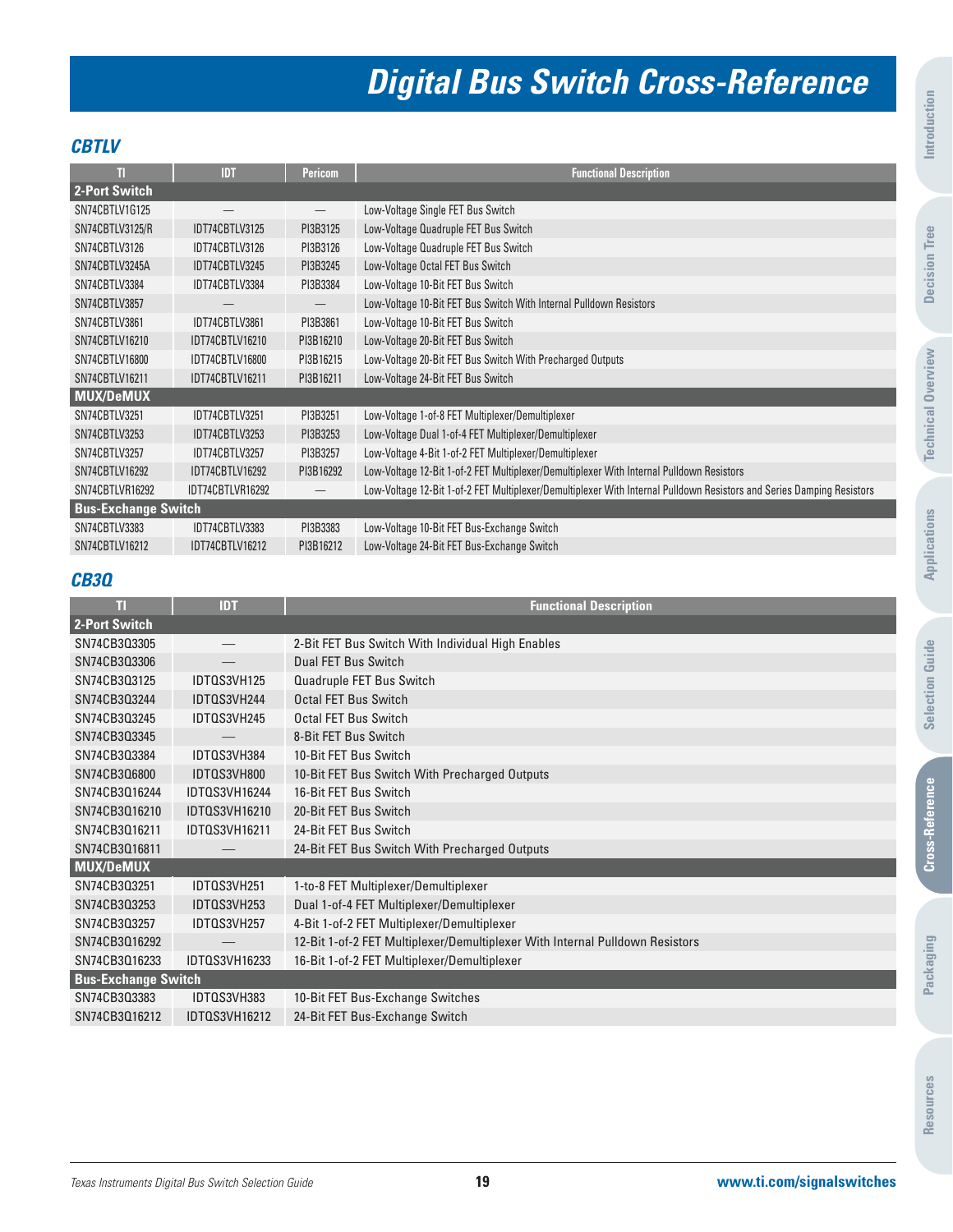## **CB3T**

**Introduction**

Introduction

**Decision Tree**

**Decision Tree** 

**Technical Overview**

**Technical Overview** 

| пl                         | <b>Functional Description</b>              |
|----------------------------|--------------------------------------------|
| <b>2-Port Switch</b>       |                                            |
| SN74CB3T1G125              | Single 1-Bit FET Bus Switch                |
| SN74CB3T3306               | Dual FET Bus Switch                        |
| SN74CB3T3125               | 4-Bit FET Bus Switch                       |
| SN74CB3T3245               | 8-Bit FET Bus Switch                       |
| SN74CB3T3384               | 10-Bit FET Bus Switch                      |
| SN74CB3T16210              | 20-Bit FET Bus Switch                      |
| SN74CB3T16211              | 24-Bit FET Bus Switch                      |
| <b>MUX/DeMUX</b>           |                                            |
| SN74CB3T3253               | Dual 1-of-4 FET Multiplexer/Demultiplexer  |
| SN74CB3T3257               | 4-Bit 1-of-2 FET Multiplexer/Demultiplexer |
| <b>Bus-Exchange Switch</b> |                                            |
| SN74CB3T3383               | 10-Bit FET Bus-Exchange Switch             |
| SN74CB3T16212              | 20-Bit FET Bus-Exchange Switch             |
|                            | $\frac{1}{2}$                              |

<sup>1</sup>No direct cross-references available for the TI CB3T Bus Switch Family

### **CBT**

| TI                  | <b>IDT</b>               | <b>Pericom</b>           | <b>Fairchild</b>         | <b>Functional Description</b>                                                     |
|---------------------|--------------------------|--------------------------|--------------------------|-----------------------------------------------------------------------------------|
| 2-Port Switch       |                          |                          |                          |                                                                                   |
| SN74CBT1G125        |                          | PI5C3302 & PI5A125       | $\overline{\phantom{0}}$ | Single FET Bus Switch                                                             |
| SN74CBT1G384        |                          | PI5C3301                 | <b>NC7SZ384</b>          | Single FET Bus Switch                                                             |
| SN74CBTD1G125       |                          |                          |                          | Single FET Bus Switch With Level Shifting                                         |
| SN74CBTD1G384       |                          |                          | NC7SZD384                | Single FET Bus Switch With Level Shifting                                         |
| SN74CBT3306         |                          | PI5C3306                 | <b>FST3306</b>           | Dual FET Bus Switch                                                               |
| SN74CBTD3306        |                          |                          | <b>FSTD3306</b>          | Dual FET Bus Switch With Level Shifting                                           |
| SN74CBTS3306        |                          | $\overline{\phantom{0}}$ | $\qquad \qquad -$        | Dual FET Bus Switch With Schottky Diode Clamping                                  |
| SN74CBT3125         | QS3125                   | PI5C3125                 | <b>FST3125</b>           | Quadruple FET Bus Switch                                                          |
| SN74CBT3126         | QS3126                   | PI5C3126                 | <b>FST3126</b>           | Quadruple FET Bus Switch                                                          |
| SN74CBT3244         | QS3244                   | PI5C3244                 | <b>FST3244</b>           | <b>Octal FET Bus Switch</b>                                                       |
| SN74CBT3245A        | QS3245                   | PI5C3245                 | <b>FST3245</b>           | Octal FET Bus Switch                                                              |
| SN74CBT3345         |                          |                          | <b>FST3345</b>           | 8-Bit FET Bus Switch                                                              |
| SN74CBT3384A        | QS3384                   | PI5C3384 & PI5C3384A     | <b>FST3384</b>           | 10-Bit FET Bus Switch                                                             |
| SN74CBTD3384        |                          |                          | $\overline{\phantom{0}}$ | 10-Bit FET Bus Switches With Level Shifting                                       |
| SN74CBTS3384        |                          |                          |                          | 10-Bit FET Bus Switch With Schottky Diode Clamping                                |
| SN74CBT3861         | QS3861                   |                          | —                        | 10-Bit FET Bus Switch                                                             |
| SN74CBTD3861        |                          |                          |                          | 10-Bit FET Bus Switch With Level Shifting                                         |
| SN74CBT6800A        | 74FST6800                | PI5C6800                 | <b>FST6800</b>           | 10-Bit FET Bus Switch With Precharged Outputs                                     |
| SN74CBTK6800        |                          | PI5C6800C                | <b>FSTU6800</b>          | 10-Bit FET Bus Switch With Precharged Outputs and Active-Clamp Undershoot Circuit |
| <b>SN74CBTS6800</b> |                          |                          | $\overline{\phantom{0}}$ | 10-Bit FET Bus Switch With Precharged Outputs and Schottky Diode Clamping         |
| SN74CBT16244        | 74FST163244              | PI5C16244                | FST16244                 | 16-Bit FET Bus Switch                                                             |
| SN74CBT16245        | <b>IDTQS316245</b>       | PI5C16245                | <b>FST16245</b>          | 16-Bit FET Bus Switch                                                             |
| SN74CBTK16245       |                          |                          |                          | 16-Bit FET Bus Switch With Active-Clamp Undershoot Protection Circuit             |
| SN74CBT16210        |                          | PI5C16210                | <b>FST16210</b>          | 20-Bit FET Bus Switch                                                             |
| SN74CBTD16210       |                          |                          | $\overline{\phantom{0}}$ | 20-Bit FET Bus Switch With Level Shifting                                         |
| SN74CBT16861        | QS32X861                 | PI5C16861                | FST16861                 | 20-Bit FET Bus Switch                                                             |
| SN74CBTR16861       | 74FST1632861             |                          | FST162861                | 20-Bit FET Bus Switch                                                             |
| SN74CBT16211A       | 74FST163211 & QS316211   | PI5C16211                | FST16211                 | 24-Bit FET Bus Switch                                                             |
| SN74CBTD16211       |                          |                          | FSTD16211                | 24-Bit FET Bus Switch With Level Shifting                                         |
| SN74CBTH16211       | $\overline{\phantom{0}}$ | $\overline{\phantom{0}}$ | $\qquad \qquad -$        | 24-Bit FET Bus Switch With Bus Hold                                               |
| SN74CBTS16211       |                          |                          |                          | 24-Bit FET Bus Switch With Schottky Diode Clamping                                |
| SN74CBT32245        |                          |                          |                          | 32-Bit FET Bus Switch                                                             |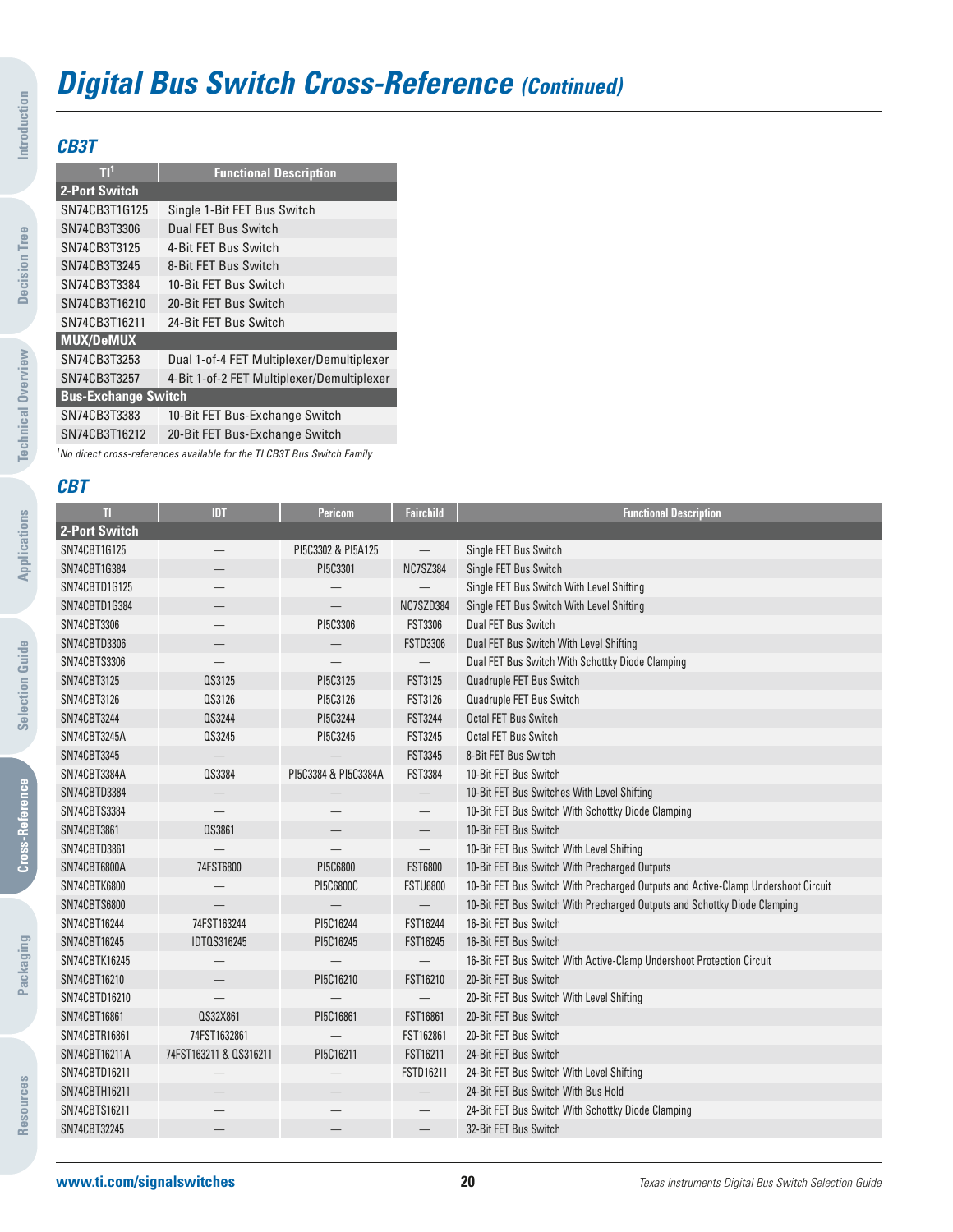## **CBT (Continued)**

| π                                | IDT                        | <b>Pericom</b> | <b>Fairchild</b>         | <b>Functional Description</b>                                                |  |
|----------------------------------|----------------------------|----------------|--------------------------|------------------------------------------------------------------------------|--|
| <b>2-Port Switch (Continued)</b> |                            |                |                          |                                                                              |  |
| SN74CBTK32245                    |                            |                |                          | 32-Bit FET Bus Switch With Active Clamp Undershoot Circuit                   |  |
| SN74CBT34X245                    | QS34X245                   | PI5C34X245     | <b>FST34X245</b>         | 32-Bit FET Bus Switch                                                        |  |
|                                  | <b>Bus-Exchange Switch</b> |                |                          |                                                                              |  |
| SN74CBT3383                      | QS3383                     | PI5C3383       | <b>FST3383</b>           | 10-Bit FET Bus-Exchange Switches                                             |  |
| SN74CBT16209A                    |                            | PI5C16209      | <b>FST16209</b>          | 18-Bit FET Bus-Exchange Switches                                             |  |
| SN74CBT16212A                    | QS316212                   | PI5C16212      | FST16212                 | 24-Bit FET Bus-Exchange Switch                                               |  |
| SN74CBTS16212                    |                            |                | $\overline{\phantom{0}}$ | 24-Bit FET Bus-Exchange Switch With Schottky Diode Clamping                  |  |
| SN74CBT16213                     | QS316212                   | PI5C16213      | FST16213                 | 24-Bit FET Bus-Exchange Switch                                               |  |
| <b>MUX/DeMUX</b>                 |                            |                |                          |                                                                              |  |
| SN74CBT3251                      | QS3251                     | PI5C3251       | $\overline{\phantom{0}}$ | 1-of-8 FET Multiplexer/Demultiplexer                                         |  |
| SN74CBT3253                      | QS3253                     | PI5C3253       | <b>FST3253</b>           | Dual 1-of-4 FET Multiplexer/Demultiplexer                                    |  |
| SN74CBT3257                      | QS3257                     | PI5C3257       | <b>FST3257</b>           | 4-Bit 1-of-2 FET Multiplexer/Demultiplexer                                   |  |
| SN74CBT16292                     |                            | PI5C16292      | <b>FST16292</b>          | 12-Bit 1-of-2 FET Multiplexer/Demultiplexer With Internal Pulldown Resistors |  |
| SN74CBT162292                    |                            |                |                          | 12-Bit 1-to-2 FET Multiplexer/Demultiplexer With Internal Pulldown Resistors |  |
| SN74CBT16214                     | 74FST163214                | PI5C16214      | $\qquad \qquad -$        | 12-Bit 1-of-3 FET Multiplexer/Demultiplexer                                  |  |
| SN74CBT16232                     | 74FST163212                |                | FST16232                 | Synchronous 16-Bit 1-of-2 FET Multiplexer/Demultiplexer                      |  |
| SN74CBT16233                     | 74FST163233                |                | FST16233                 | 16-Bit 1-of-2 FET Multiplexer/Demultiplexer                                  |  |
| SN74CBT16390                     |                            |                | $\qquad \qquad -$        | 16-Bit to 32-Bit FET Multiplexer/Demultiplexer Bus Switch                    |  |

## **CBT-C**

| $\overline{\mathbf{H}}$    | <b>Pericom</b>                  | <b>Fairchild</b>                | <b>Functional Description</b>                                                                               |
|----------------------------|---------------------------------|---------------------------------|-------------------------------------------------------------------------------------------------------------|
| 2-Port Switch              |                                 |                                 |                                                                                                             |
| SN74CBT3305C               | $\overline{\phantom{m}}$        | $\overline{\phantom{m}}$        | Dual FET Bus Switch With -2-V Undershoot Protection                                                         |
| SN74CBTD3305C              | $\overline{\phantom{m}}$        | $\hspace{0.1mm}-\hspace{0.1mm}$ | Dual FET Bus Switch With Level Shifting Diode With -2-V Undershoot Protection                               |
| SN74CBT3306C               | PI5C3306C                       | $\hspace{0.1mm}-\hspace{0.1mm}$ | Dual FFT Bus Switch With -2-V Undershoot Protection                                                         |
| SN74CBTD3306C              |                                 |                                 | Dual FET Bus Switch With Level Shifting Diode With -2-V Undershoot Protection                               |
| SN74CBT3125C               | PI5C3125C                       | <b>FSTU3125</b>                 | Quadruple FET Bus Switch With -2-V Undershoot Protection                                                    |
| SN74CBT3244C               |                                 |                                 | Octal FET Bus Switch With -2-V Undershoot Protection                                                        |
| SN74CBT3245C               | $\hspace{0.1mm}-\hspace{0.1mm}$ | $\overline{\phantom{m}}$        | Octal FFT Bus Switch With -2-V Undershoot Protection                                                        |
| SN74CBT3345C               | $\hspace{0.05cm}$               | $\hspace{0.1mm}-\hspace{0.1mm}$ | 8-Bit FET Bus Switch With -2-V Undershoot Protection                                                        |
| SN74CBT6845C               |                                 |                                 | Octal FET Bus Switch With Precharged Outputs and -2-V Undershoot Protection                                 |
| SN74CBT3384C               | PI5C3384C                       | <b>FSTU3384</b>                 | 10-Bit FET Bus Switch With -2-V Undershoot Protection                                                       |
| SN74CBTD3384C              | $\hspace{0.1mm}-\hspace{0.1mm}$ |                                 | 10-Bit FET Bus Switch With Level Shifting Diode and -2-V Undershoot Protection                              |
| SN74CBT6800C               | PI5C6800C                       | <b>FSTU6800</b>                 | 10-Bit FET Bus Switch With Precharged Outputs With -2-V Undershoot Protection                               |
| SN74CBT16244C              |                                 |                                 | 16-Bit FET Bus Switch With -2-V Undershoot Protection                                                       |
| SN74CBT16210C              | $\hspace{0.1mm}-\hspace{0.1mm}$ | $\hspace{0.1mm}-\hspace{0.1mm}$ | 20-Bit FFT Bus Switch With -2-V Undershoot Protection                                                       |
| SN74CBT16211C              | $\overline{\phantom{m}}$        | <b>FSTU16211</b>                | 24-Bit FFT Bus Switch With -2-V Undershoot Protection                                                       |
| SN74CBT16811C              | $\hspace{0.1mm}-\hspace{0.1mm}$ |                                 | 24-Bit FET Bus Switch With Precharged Outputs With -2-V Undershoot Protection                               |
| MUX/DeMUX                  |                                 |                                 |                                                                                                             |
| SN74CBT3253C               | PI5C3253C                       | <b>FSTU3253</b>                 | Dual 1-of-4 FET Multiplexer/Demultiplexer With -2-V Undershoot Protection                                   |
| SN74CBT3257C               | PI5C3257C                       | <b>FSTU3257</b>                 | 4-Bit 1-of-2 FET Multiplexer/Demultiplexer With -2-V Undershoot Protection                                  |
| SN74CBT16292C              | $\hspace{0.1mm}-\hspace{0.1mm}$ | $\overbrace{\phantom{12333}}$   | 12-Bit 1-of-2 FET Multiplexer/Demultiplexer With Internal Pulldown Resistors and -2-V Undershoot Protection |
| SN74CBT16233C              | PI5C16233C                      | $\hspace{0.1mm}-\hspace{0.1mm}$ | 16-Bit 1-of-2 FET Multiplexer/Demultiplexer With -2-V Undershoot Protection                                 |
| <b>Bus-Exchange Switch</b> |                                 |                                 |                                                                                                             |
| SN74CBT3383C               |                                 |                                 | 10-Bit FET Bus-Exchange Switch With -2-V Undershoot Protection                                              |
| SN74CBT16212C              |                                 |                                 | 24-Bit FET Bus-Exchange Switch With -2-V Undershoot Protection                                              |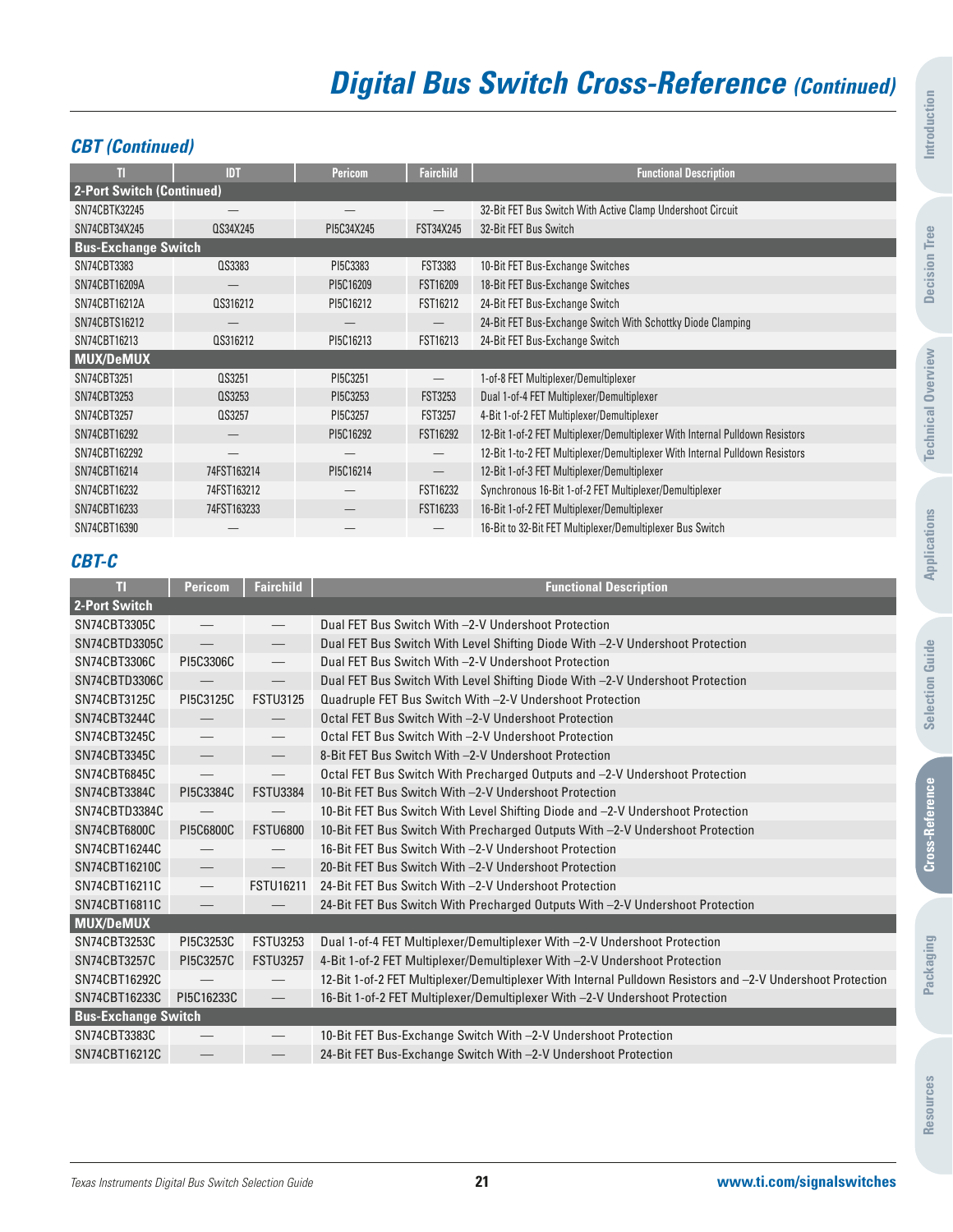# **Packaging**



(1,45)

**Introduction**

Introduction



Ball pitch = 0.020 (0,50) Height = 0.020 (0,50) **5-ball/6-ball NanoFreeTM (YZP) NanoStarTM (YEP)**



Area = 0.002 (1,26)

**14-pin QFN (RGY)**

Lead pitch =  $0.020(0,50)$  $Height = 0.039(1,00)$  $Area = 0.021(13,3)$ 



Lead pitch =  $0.020(0,50)$ Height = 0.039 (1,00) Area = 0.023 (15,1) **16-pin QFN (RGY)**



Lead pitch =  $0.020(0.50)$ **20-pin QFN (RGY)**

Height = 0.039 (1,00) Area = 0.026 (17,0)



Lead pitch =  $0.020(0.50)$ Height = 0.039 (1,00) Area = 0.032 (21,0) **QFN (RHL)**



Ball pitch = 0.020 (0,50) Height = 0.020 (0,50) Area = 0.003 (1,85) **8-ball NanoFreeTM (YZP) NanoStarTM (YEP)**



Lead pitch = 0.037 (0,95) Height = 0.047 (1,20)  $Area = 0.014(9)$ **5-pin SOT-23 (DBV)**



Lead pitch = 0.026 (0,65) Height = 0.037 (0,95)  $Area = 0.008(4.95)$ **5-pin SC-70 (DCK)**



Lead pitch =  $0.016(0,40)$  $Height = 0.047(1,20)$ Area = 0.050 (32) **20-pin TVSOP (DGV)**



Lead pitch =  $0.016(0,40)$ Height = 0.047 (1,20) Area = 0.100 (63) **48-pin Widebus TM TVSOP (DGV)**

### **For more TI Logic packaging offerings, visit: logic.ti.com**



Dimensions are in inches (millimeters)



Ball pitch = 0.026 (0,65)  $Height = 0.039(1,00)$  $Area = 0.020(12,7)$ **20-ball VFBGA (GQN)**



Ball pitch = 0.031 (0,80)  $Height = 0.055(1,40)$ Area = 0.139 (90,2) **96-ball LFBGA (GKE)**



Lead pitch =  $0.026(0.65)$ Height = 0.047 (1,20) **20-pin TSSOP (PW)**

 $Area = 0.068(44)$ 



Lead pitch =  $0.020(0,50)$ Height = 0.047 (1,20) Area = 0.162 (105) **48-pin Widebus TM TSSOP (DGG)**



Ball pitch = 0.026 (0,65) Height = 0.039 (1,00)  $Area = 0.051 (32,7)$ **56/48-ball VFBGA (GQL)**



Ball pitch = 0.031 (0,80) **114-ball LFBGA (GKF)**





Lead pitch =  $0.026(0,65)$  $Height = 0.079(2,0)$ Area = 0.095 (62) **20-pin SSOP (DB)**

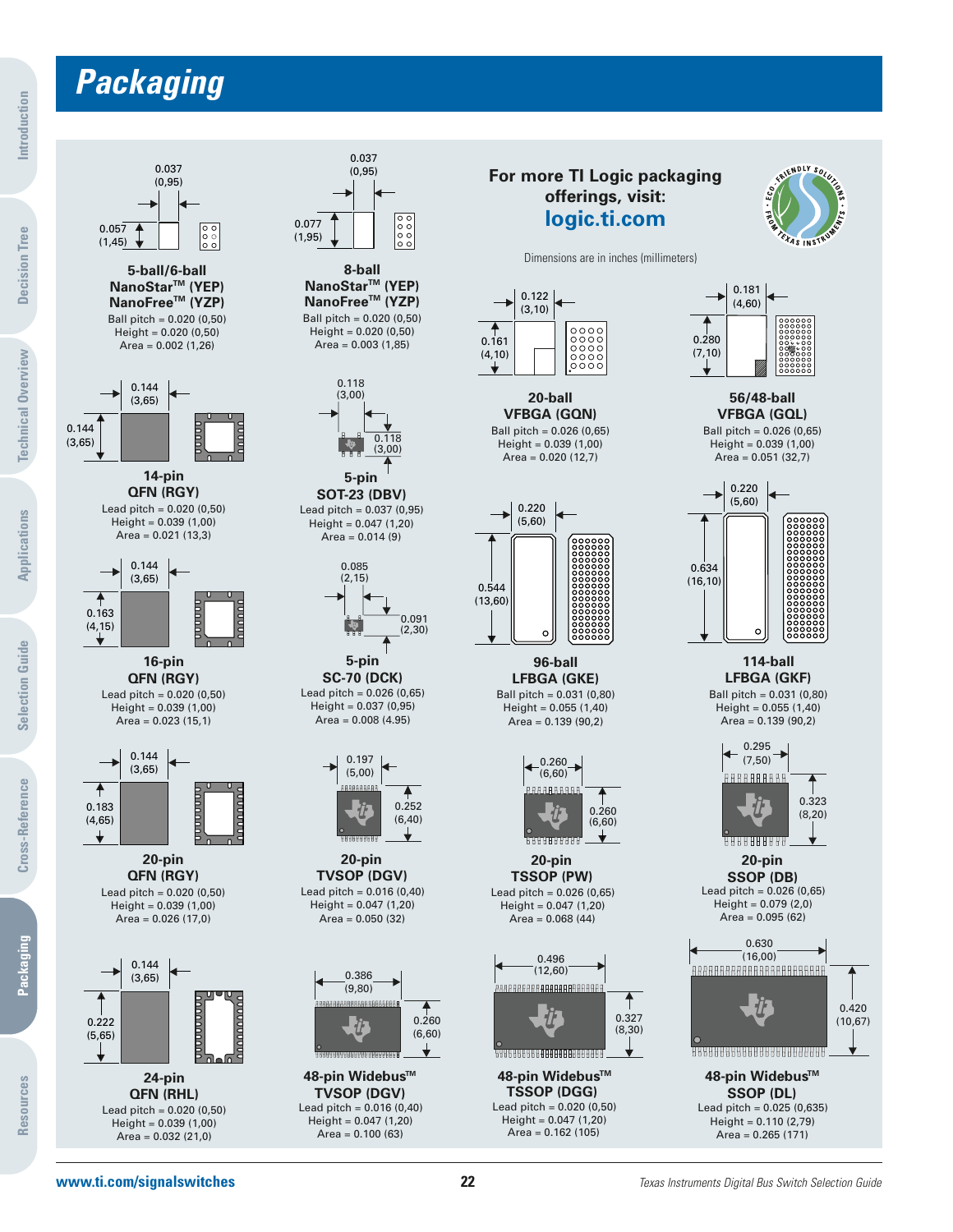# **Resources**

# **ON-LINE HELP**

For information regarding TI's bus switch portfolio, visit: **www.ti.com/signalswitches**

For additional logic information, including application reports, samples and data sheets, visit:

### **logic.ti.com**

To access the TI Logic KnowledgeBase and get answers to your technical questions, go to:

### **www.ti.com/sc/lkb**

To subscribe to Logic News, a monthly newsletter featuring new products and other TI logic news, visit:

**www.ti.com/sc/logicnews**

# **LITERATURE**

| Data Books Lit. Number |  |
|------------------------|--|
|                        |  |
|                        |  |

### **Selection Guides/Brochures**

| Logic Selection Guide SDYU001*            |  |
|-------------------------------------------|--|
| Little Logic Selection Guide SCYT129      |  |
| Logic Reference Guide SCYB004*            |  |
| Design Considerations for Logic Products. |  |
|                                           |  |
|                                           |  |

### **Application Notes**

| CBT-C, CB3T, and CB3Q Signal-Switch Families SCDA008* |  |
|-------------------------------------------------------|--|
| Selecting the Right Texas Instruments                 |  |
|                                                       |  |
| Texas Instruments Little Logic SCEA029*               |  |

To order any TI Logic literature listed, please contact the Texas Instruments Literature Response Center at 1-800-477-8924 and provide the literature number.

\*Literature available on the Web by substituting the **Lit. Number** in the following address:

**www-s.ti.com/sc/techlit/litnumber**

# **BUS SWITCH SAMPLE REQUESTS**

**Working day and night and need a free TI product sample fast? Orders for material in stock received by 7 p.m. CST are shipped before midnight the same day.**

### **We're waiting to take your order on-line 24/7.**

We'll help you. That's what our Product Sample program is all about. Helping you place your order for FREE product samples when you're ready to place it.

- 10,000 different devices plus package options.
- No waiting to talk to TI sales or distributors.
- Free—including shipping.
- Orders for material in stock received by 7 p.m. CST are shipped before midnight the same day.
- Shipping will be UPS "Next Day" in the U.S. and "Priority 1" internationally.
- Shipping confirmation notice lets you track your order on the UPS Web site.
- Phone option—if you need help selecting a sample part, call your regional Product Information Center listed on the back page or visit

#### **support.ti.com**